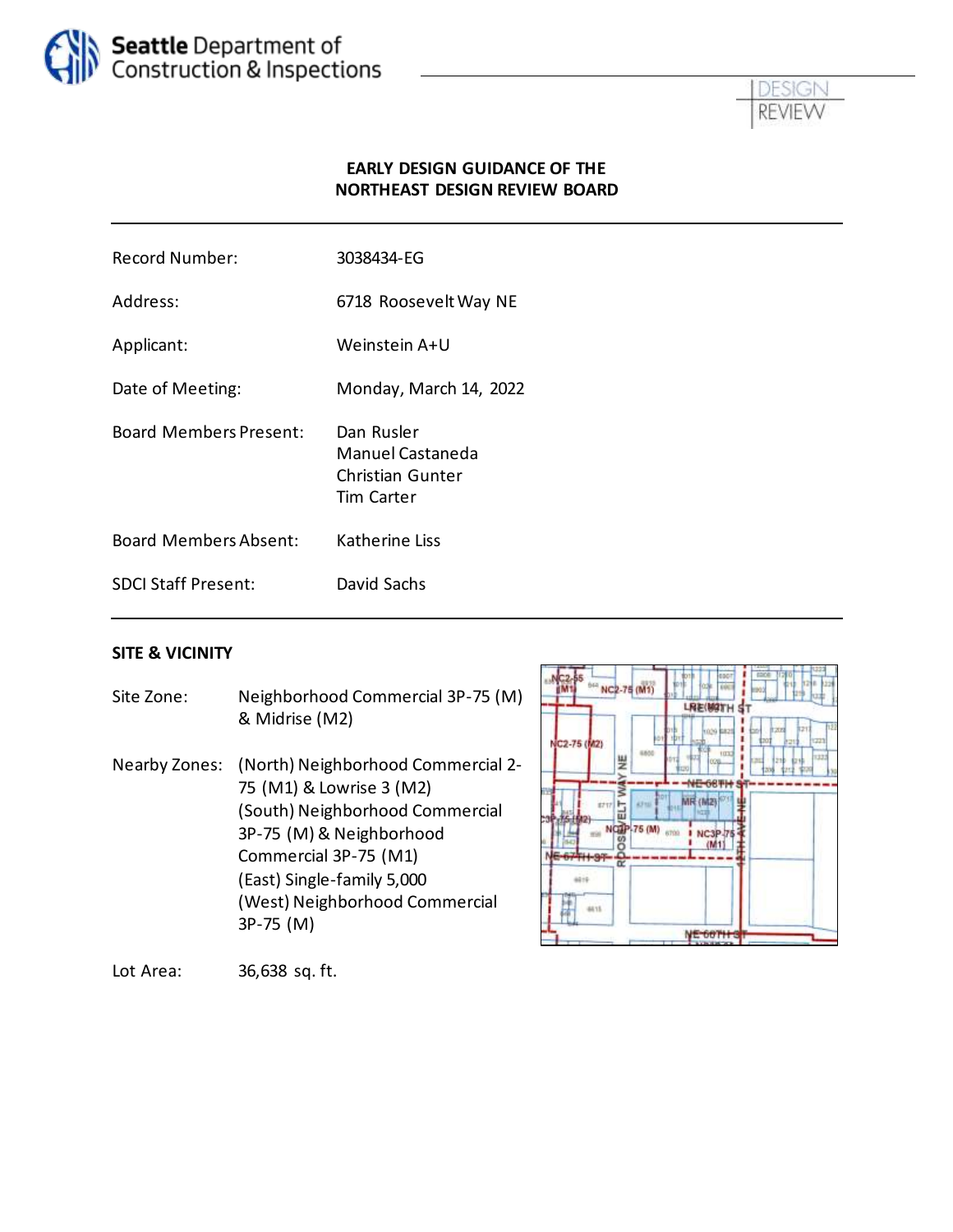#### **Current Development:**

The subject site is comprised of seven existing tax parcels currently developed with a surface parking lot, a mechanic shop built in 1970, and single single-family residences built between 1900 and 1926. Lush landscaping and mature trees cover the residential properties, including three Exceptional trees: a vine maple along the north property line, a native willow at the northeast corner, and a common hawthorn at the southern corner. The site is rectangular in shape and slopes downward northeast to southwest approximately twenty feet.

#### **Surrounding Development and Neighborhood Character:**

The subject site occupies the northern half of a block in the Roosevelt Residential Urban Village, with street frontage on Roosevelt Way NE to the west, NE 68<sup>th</sup> St to the north, and 12<sup>th</sup> Ave NE to the east. Adjacent to the site are single-family residences and a mixed-use structure to the north, a surface parking lot to the east, multifamily structures to the south, and multifamily and mixed-use structures to the west. The immediate vicinity is comprised of single-family residential structures which extend to the northeast. At the west end of the block, commercial corridor and principal arterial Roosevelt Way is flanked by larger scale commercial, multifamily, and mixed-use structures, a development pattern which continues in the blocks to the south. Roosevelt High School is located one block to the east. 12<sup>th</sup> Ave NE is a principal arterial which provides north-south circulation through northeast Seattle. Interstate 5 is located two blocks to the west.

The neighborhood is in transition as older single-family residences and lowrise commercial structures are being replaced with larger townhouse and mixed-use developments as a response to zoning changes intended to increase density. A residential character defines the immediate area. Traditional one- and two-story single-family residences and classical apartment buildings are clad in brick and ornate detailing. The existing single-family residential areas maintain consistent siting and massing patterns. Newer multifamily residential structures are larger in scale and exemplify contemporary design elements with rectilinear massing, expansive glazing, and large format siding materials. Multiple projects in the vicinity are currently in review or under construction for proposed development, including 1022 NE 68<sup>th</sup> St, 1032 NE 68th St, and 6600 Roosevelt Way NE.

#### **Access:**

Vehicular access is proposed from NE 68th St. Pedestrian access is proposed from Roosevelt Way NE to the west, NE 68<sup>th</sup> St to the north, and 12<sup>th</sup> Ave NE to the east.

#### **Environmentally Critical Areas:**

No mapped environmentally critical areas are located on the subject site.

#### **PROJECT DESCRIPTION**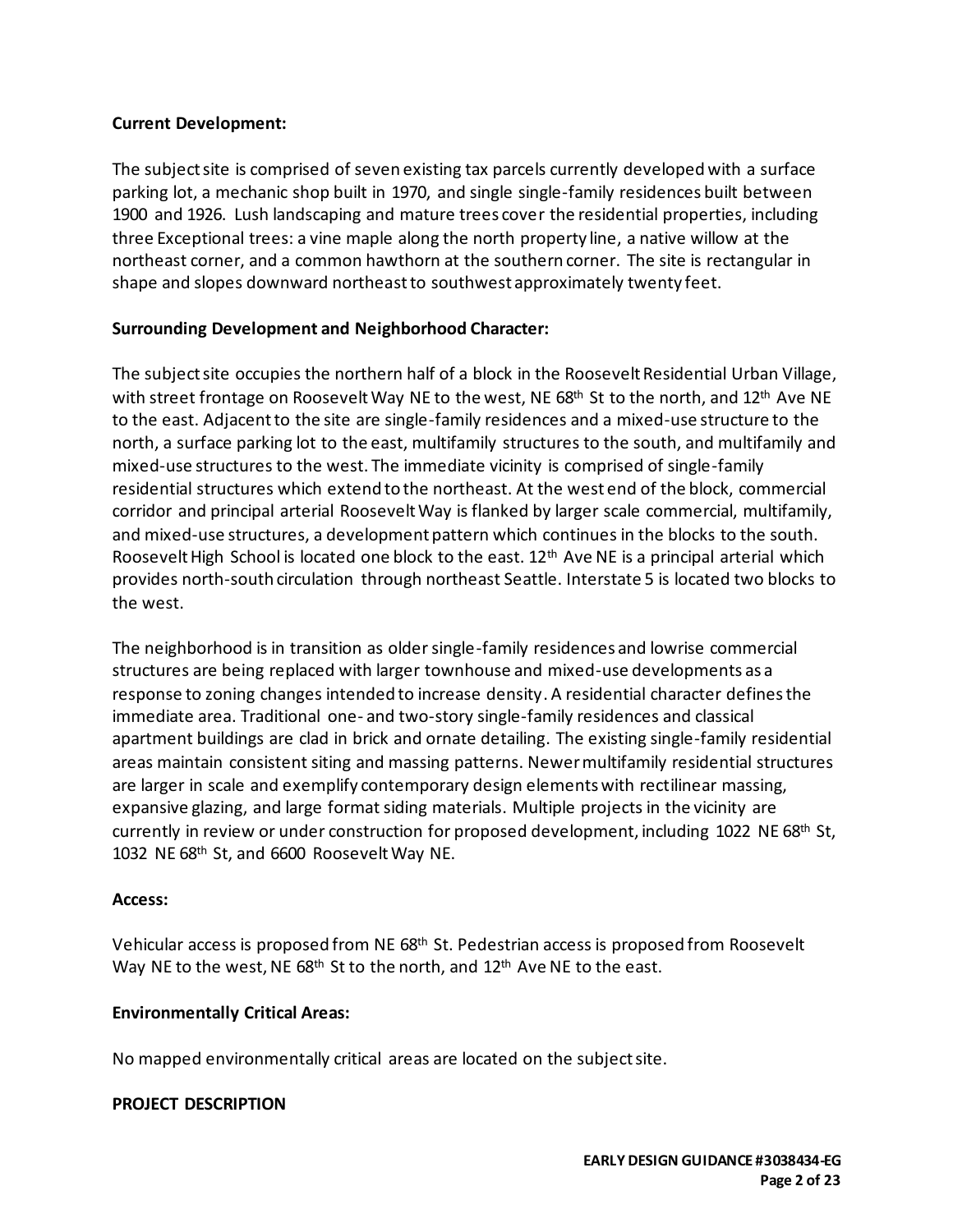Design Review Early Design Guidance for a 7-story, 241-unit apartment building with retail. Parking for 149 vehicles proposed. Existing buildings to be demolished.

The packet includes information presented at the meeting, and is available online by entering the record number at this website:

<http://www.seattle.gov/DPD/aboutus/news/events/DesignReview/SearchPastReviews/default.aspx>. Any recording of the Board meeting is available in the project file. This meeting report summarizes the meeting and is not a meeting transcript.

The packet is also available to view in the file, by contacting the Public Resource Center at DPD:

**Mailing Public Resource Center Address:** 700 Fifth Ave., Suite 2000 P.O. Box 34019 Seattle, WA 98124-4019

**Email:** [PRC@seattle.gov](mailto:PRC@seattle.gov)

#### **EARLY DESIGN GUIDANCE March 14, 2022**

#### **PUBLIC COMMENT**

The following public comments were offered at this meeting:

- Many comments supported the approval of preferred concept 3 and the associated departures, feeling that the overall height, bulk, and scale was good.
- Suggested removal of the driveway and parking in the building based on its location to the future light rail.
- Unsupportive of the design based on its location relative to the adjacent building to south and blocking of sun and ventilation.
- Supported the parking reduction.
- Multiple comments supported the removal of the exceptional trees on site.
- Requested more affordable housing units.
- Requested commercial uses along Roosevelt Way NE and additional building modulation.
- Supported the consistent treatment at the base and felt that it would create a positive pedestrian environment.
- Supported the density proposed in the neighborhood as it will eventually turn into a transit-oriented area.

SDCI staff also summarized design related comments received in writing prior to the meeting:

- Multiple comments supported the proposed development.
- Appreciated the ground-floor retail uses which contribute to a walkable neighborhood.
- Requested better accommodation for bicycles.
- Appreciated the design and felt the project fits in with the neighborhood.
- Multiple comments encouraged a taller building.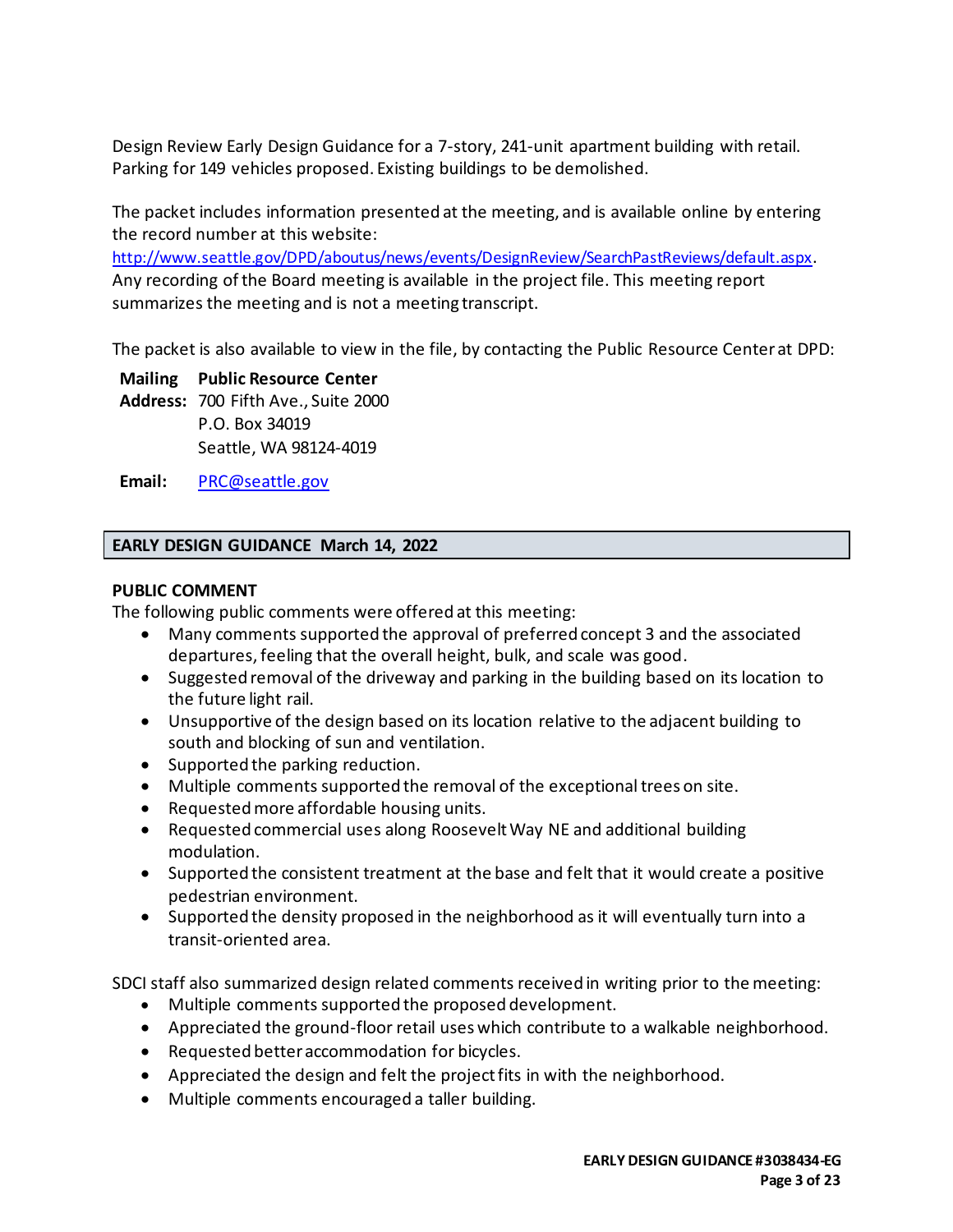- Favored Concept 3, noting the street facades are more interesting and the building footprint provides greater setback to the adjacent properties.
- Appreciated the ground-floor units with direct entry and semi-private spaces along NE  $68<sup>th</sup>$  St.
- Unsupportive of retaining the Exceptional trees.
- Supported the landscape proposal for plantings on all four sides of the building.
- Emphasized the importance of having active uses in the west and northwest corner commercial spaces and of creating pedestrian character along all three major frontages.
- Supported increasing the co-working space as shown into the mezzanine.
- Suggested a food-service business in the commercial space.
- Concerned no design considerations were given to the adjacent structures as all northfacing windows will be blocked.

SDCI received non-design related comments concerning traffic calming, traffic safety, zoning, housing affordability, density, parking, and housing demand.

The Seattle Department of Transportation offered the following comments:

• Strongly recommended onsite solid waste staging and collection.

One purpose of the design review process is for the Board and City to receive comments from the public that help to identify feedback and concerns about the site and design concept, identify applicable Seattle Design Guidelines and Neighborhood Design Guidelines of highest priority to the site and explore conceptual design, siting alternatives and eventual architectural design.

All public comments submitted in writing for this project can be viewed using the following link and entering the record number:<http://web6.seattle.gov/dpd/edms/>

## **PRIORITIES & BOARD RECOMMENDATIONS**

After visiting the site, considering the analysis of the site and context provided by the proponents, and hearing public comment, the Design Review Board members provided the following siting and design guidance.

# **1. Urban Design:**

- a. The Board appreciated the applicant's overall urban design analysis of the neighborhood but was concerned that there was not enough investigation and study showing how the existing fabric supported the proposed architectural massing concepts. Moving forward, the Board requested more robust analysis of the larger-scaled buildings, such as Roosevelt High School and those shown in orange on page 14 of the EDG packet, and how those structures will inform the development of the architectural massing and modulation. **CS2-C-3, CS2-D-1, CS2-III-iv**
- b. The Board was concerned with the lack of study of the relationship of the proposed development to the propertiesto the south and recommended that the applicant provide more information about the adjacent properties, including window studies, and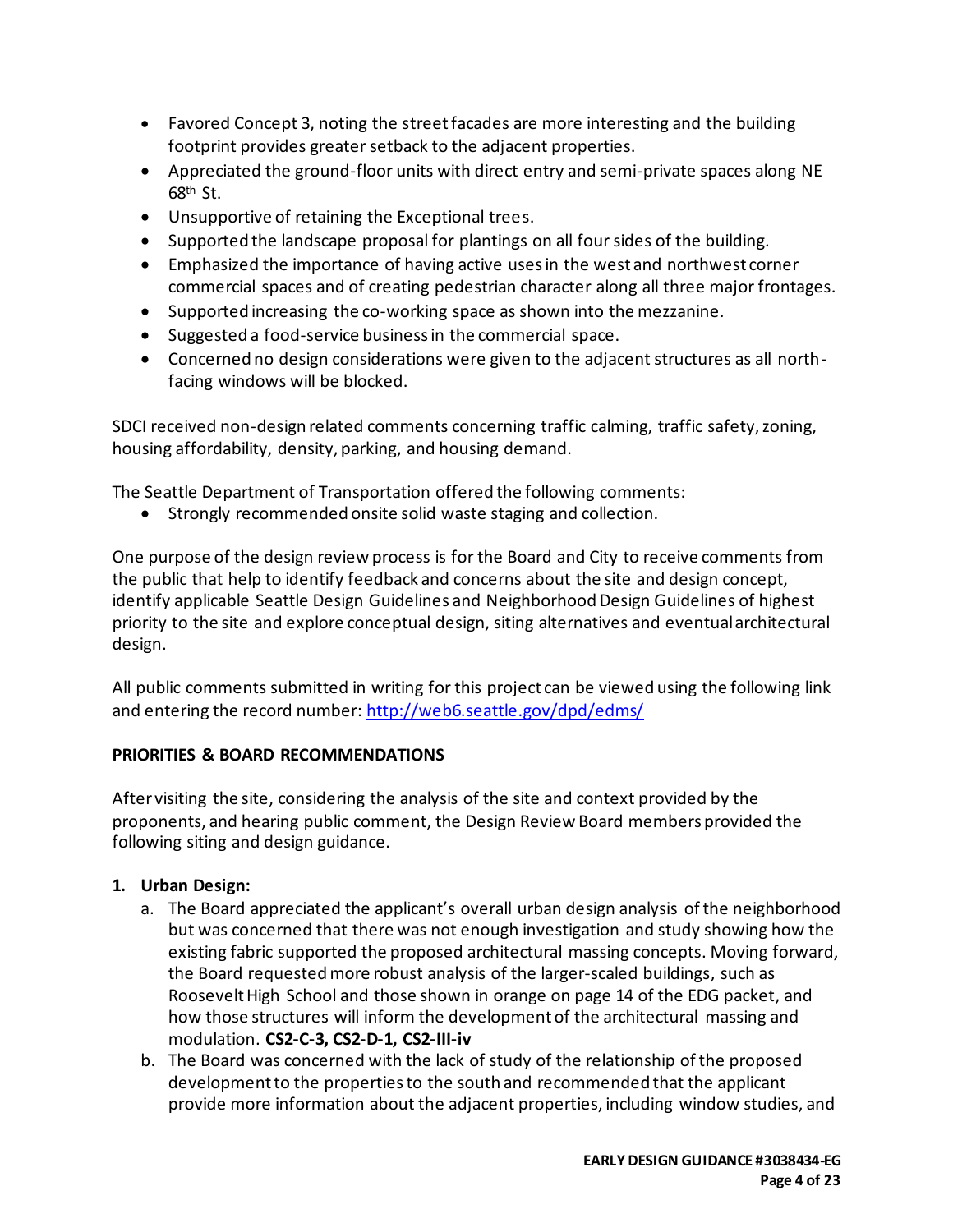how the existing conditions will impact the development of the architectural massing. The Board placed high importance on understanding the condition at the southwest edge. **CS2-D-1, CS2-D-5, DC2-B-2**

- **2. Massing Options and Exceptional Trees:** The Board appreciated the applicant's proposed massing concepts and how they each propose to mitigate the overall perceived height, bulk, and scale, through various architectural strategies. The Board was most intrigued by the 'Stoop and Bay' approach shown on the preferred architectural massing Concept 3. Moving forward, the Board recommends developing Concept 3 with the following guidance:
	- a. The Board supported the overall massing shown on the applicant's preferred architectural massing Concept 3 with its large ground-level setbacks, undulating bays, and articulated west end. The Board discussed at length, however, if the number of moves made along the north side were necessary to articulate the façade and whether those moves successfully responded to the neighboring zoning, existing buildings, and the future development potential of the properties to the north. Moving forward, the Board recommended that the applicant use the more in-depth urban design analysis to inform the number of moves and any breaks provided between them. **CS2-C-1, CS2-C-3, CS2-D-5, CS2-III-iii, CS2-III-iv, DC2-A**
	- b. The Board noted that very little information was provided in the EDG packet or presentation about the proposed massing or articulation on the south side of the building. Moving forward, the Board requested that the applicant apply the same rigor and attention to the massing and articulation of the south side as was given the north. **CS2-C-1, CS2-C-3, CS2-D-5, CS2-III-iii, CS2-III-iv, DC2-A**
	- c. The Board was intrigued by the large undulating massing overhangs created by the 20' wide bays along the north side of the building in that it creates a dynamic carved out space. The Board stressed the importance of a well composed and cohesive design for this space and recommended that the applicant pay particular attention to the materiality of these variously scaled pockets and the treatment of the prominent overhead projections, in conjunction with the landscape design. **DC2-B, DC2-C, DC4-A-1, DC2-II-ii**
	- d. The Board appreciated the more sculptural strategy shown on architectural massing Concept 3 with the carving of the base and the slots between the bays, however, there was discussion as to whether the bays should extend to the top of the continuous roof parapet or if changes in height of the bays or strategic breaks in the parapet could help break down the perceived length of massing further. **CS2-III-iii , DC2-A-2, DC2-B-1**
	- e. The Board discussed the appropriateness of what appeared to be a blank wall condition proposed along the west end of the building along the southern property line. The Board strongly recommended that the applicant continue to study the location of this wall to determine if it would be more appropriate to provide a setback, and if none is provided, that the material application provide visual interest as it will be visible for an indefinite period. **CS2-D-5 CS2-III-iii,DC2-B**
	- f. The Board unanimously supported the removal of the three exceptional trees on site and agreed that the based on the poor health, viability of survival, and the impact on the development potential, as shown on page 10 of the EDG packet, did not justify the retention of the three trees. **CS1-D**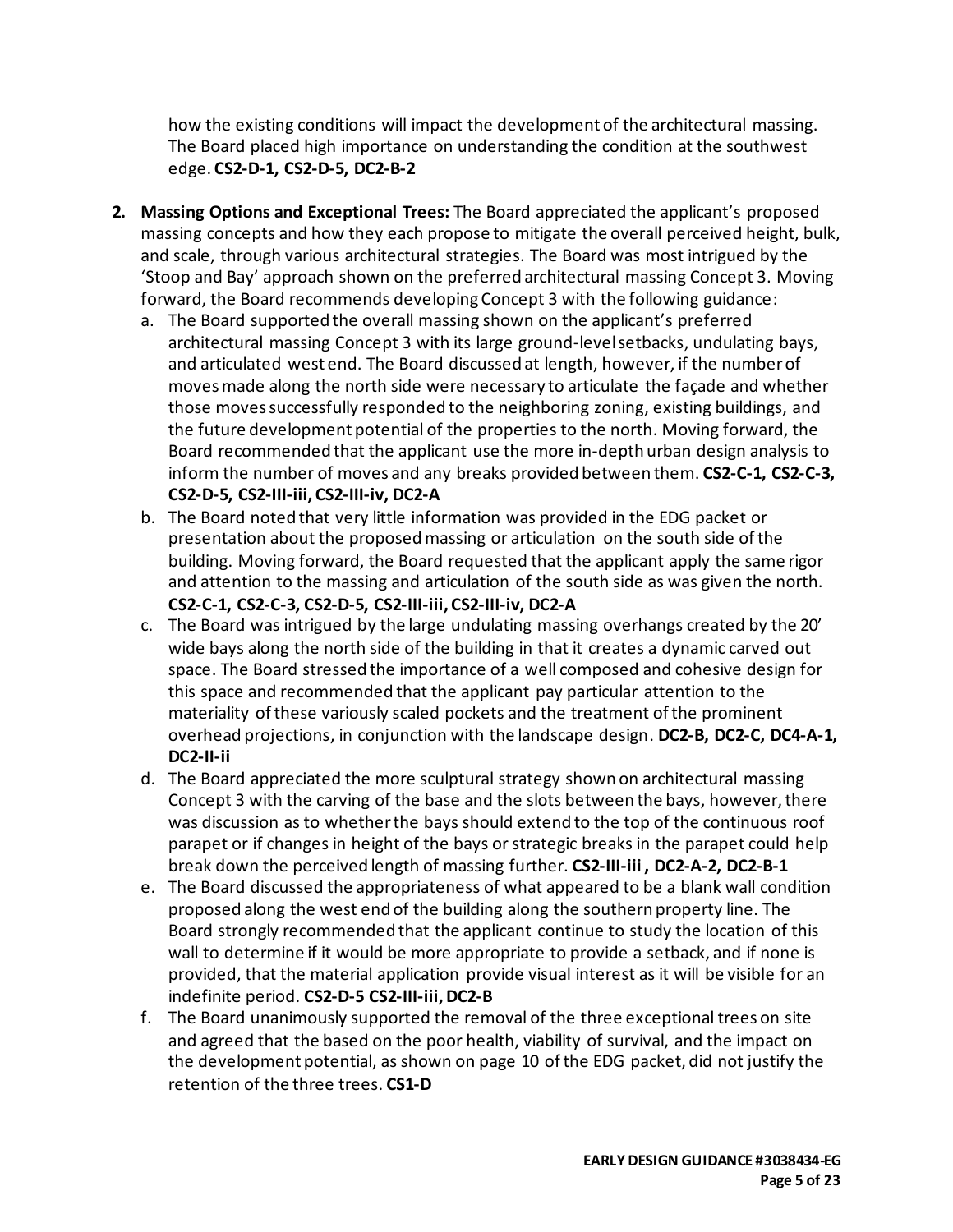# **3. Façade Articulation and Materiality:**

- a. Along with refining the massing moves along the north side of the building, the Board stressed the importance of the application of materials and colors are to the success of the proposed design. Moving forward, the Board recommended that the applicant limit the material palette to a small number of high-quality materials and focus on colors that accent the bays and provide shadow relief to help mitigate the perceived, height, bulk, and scale of the building. The Board cautioned against a very dark color palette and requested that the applicant provide multiple studies at Recommendation showing a robust subtle tonal and patterned material exploration. **DC4-A-1, DC4-I-ii, DC4-I-iii, DC4- I-iv**
- b. The Board appreciated the level of façade articulation and fenestration shown for Concept 3 on page 46 of the EDG packet in that it implies a large percentage of glazing corner windows within the bays, and balconies proposed between each one. The Board recommended that the applicant continue to study the orientation of the corner windows, the depth and definition of each window as it relates to the materials around it, and the detailing of the balconies to ensure that these elements are clearly discernable as they move along the façade.**DC2-B, DC2-C-1, DC2-D, DC2-II-I, DC2-II-ii**

## **4. Pedestrian Environment:**

- a. The Board supported the overall approach to the design of the pedestrian environment along NE 68<sup>th</sup> St, 12<sup>th</sup> Ave NE, and along the south property line as shown on page 52 of the EDG packet and recommended that the design be further developed moving forward. The Board specifically appreciated the inclusion of: front stoop-like areas along NE 68<sup>th</sup> St that varied in height above and below sidewalk level and included appropriate landscape buffers; a wider sidewalk at the intersection of NE 68<sup>th</sup> St and 12<sup>th</sup> Ave NE to allow for greater volumes of pedestrians waiting to cross the street to the east; the integration of above -grade private patios and generous walkway to the secondary residential entry on 12<sup>th</sup> Ave NE; and the private patios along the south property line with planting areas and accent trees to help buffer between the adjacent properties to the south. **CS2-C-3, CS2-II , CS3-I-ii , PL1-B-2 PL3-A-3, PL3-B-4**
- b. The Board strongly supported the inclusion of the 2-story retail space and the inbuilding 2-story residential coworking space at the corner of RooseveltWay NE and NE 68th St. The Board recommended that these uses be maintained moving forward and that the applicant continue to study how to maximize interaction between these interior spaces and grade. **PL2-I-I, PL3-A-1, PL3-A-4, PL3-C, PL3-II-I, DC1-A, DC1-I-I, DC3- A-1**
- c. The Board supported the location of the secondary residential entry at the southeast corner of the building and recommended that the implied 2-story expression be maintained moving forward. **PL3-A-1, PL3-A-4**
- d. The Board noted that there was little information provided in the EDG packet showing bike access and storage or the solid waste storage and staging approach. Provide this information at Recommendation. **PL4-B, DC1-C-4**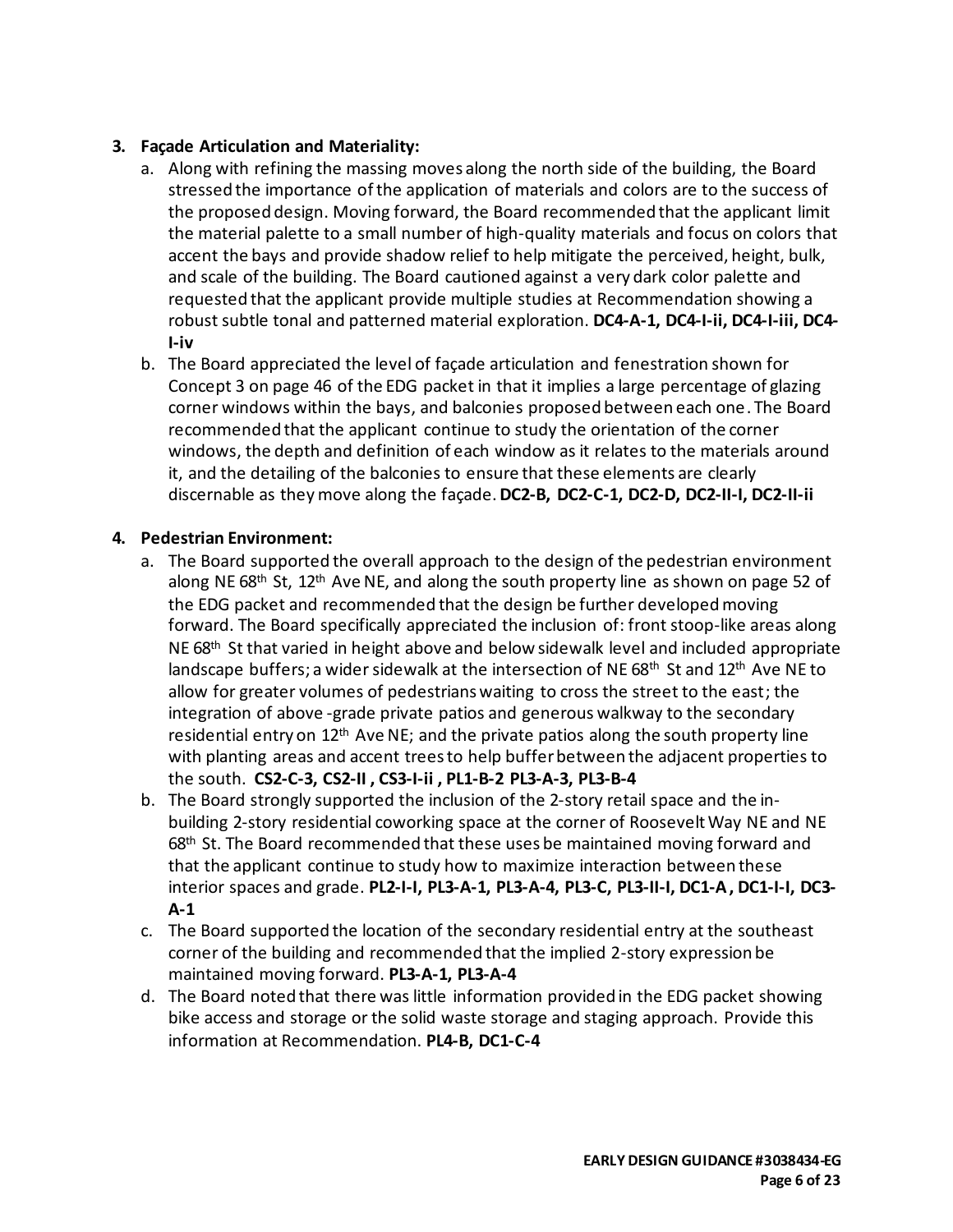### **DEVELOPMENT STANDARD DEPARTURES**

The Board's recommendation on the requested departures will be based on the departure's potential to help the project better meet these design guidelines priorities and achieve a better overall project design than could be achieved without the departures. The Board's recommendation will be reserved until the final Board meeting.

At the time of the Early Design Guidance meeting the following departures were requested:

1. **Structural Width and Depth (23.45.528.A):** The Code states that the width of principal structures shall not exceed 150 feet. The applicant proposes a width of 333 feet and 7 inches as shown on page 44 of the EDG packet.

The strong architectural concept provides adequate massing modulation and when combined with deeper than required setbacks along the street edges and modulation provided by the undulating bays, successfully mitigates the overall scale of the building. If all recommendations and guidance in this report are resolved, the design with this departure has the potential to better meet the intent of Design Guideline **CS2-C-3. Full Block Sites, CS2- III-iii. Multi-Family/Residential Zone Edges, CS3-I-i.Roosevelt High School Architectural Heritage, DC2-A Massing and DC2-II Architectural and Façade Composition**

2. **Parking Location, Access, and Screening (23.45.536.E):** The Code states that garage doors in MR zones facing the street shall be set back at least 18 feetfrom the lot line and no closer than the façade of the structure. The applicant proposed a reduction of the required garage door setback to 12 feet, in line with the face of the structure.

The Board indicated preliminary support of the departure request, finding that the reduced setback would have little impact on the overall pedestrian experience along NE 68<sup>th</sup> St. If the gate is designed to complement to overall architectural concept and if all recommendations and guidance in this report are resolved, the design with this departure has the potential to better meet the intent of Design Guidelines **DC2-A Massing and DC1-C-2. Visual Impacts**

**3. Parking Space & Access and Standards (23.45.030.D.3):** The Code statesthat no portion of a driveway shall exceed a slope of 15%. The director may permit a driveway slope of more than 15% if it is found that: a. the topography or other special characteristics of the lot makes a 15% max driveway slope infeasible; b. the additional amount of slope permitted is the least amount necessary to accommodate the conditions of the lot, and c. the driveway is still usable as access to the lot. The applicant proposed a driveway slope of 15.6%.

Although the Director ultimately approves this modification as a Type 1 Decision, the Board expressed preliminary support of this code departure based on the characteristics of the site and the reduced impact of the driveway on the street frontages and the pedestrian environment, better meeting the intent of design Guideline **DC1-B-1. Access Location and Design.**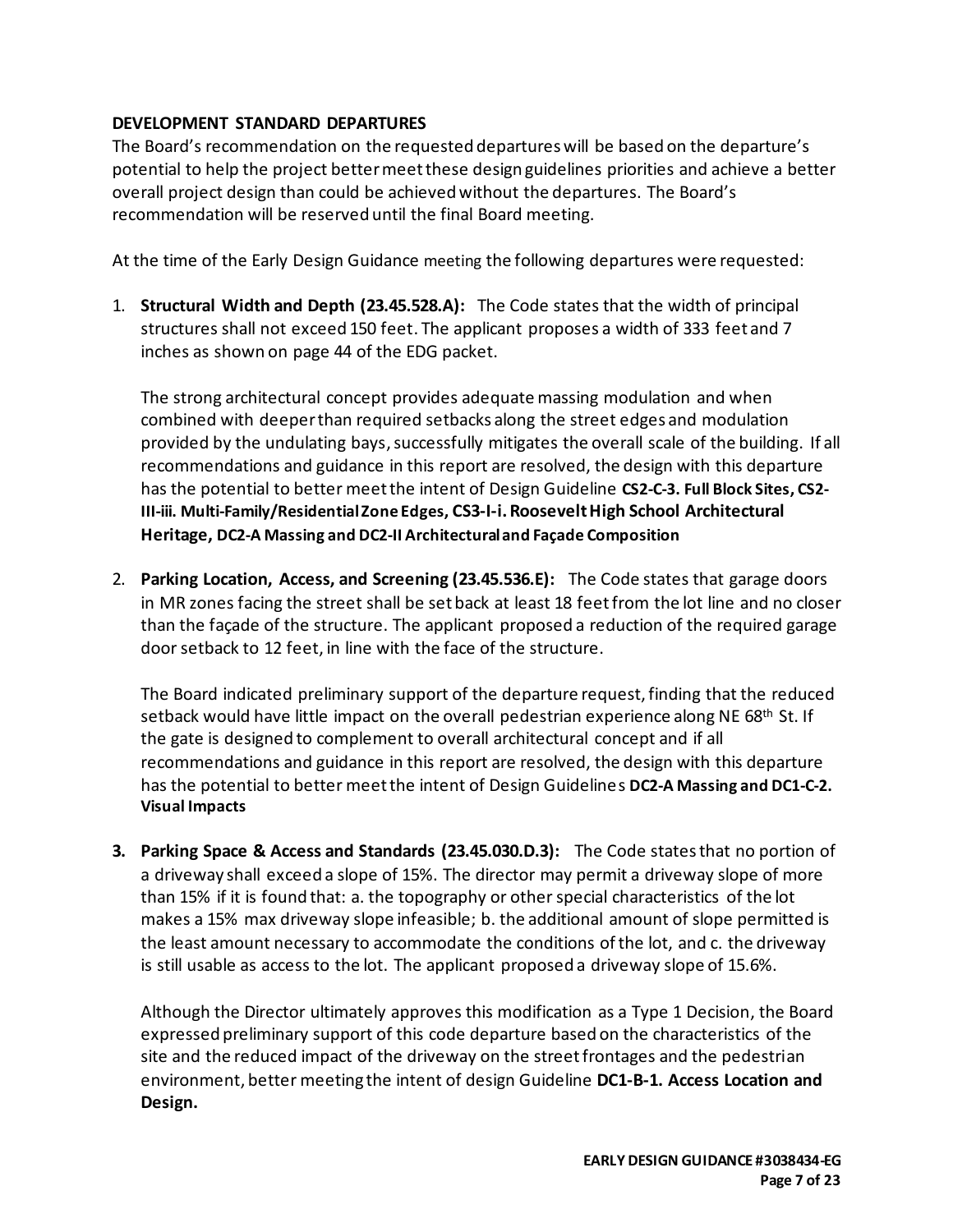#### **DESIGN REVIEW GUIDELINES**

The Seattle Design Guidelines and Neighborhood Design Guidelines recognized by the Board as Priority Guidelines are identified above. All guidelines remain applicable and are summarized below. For the full text please visit the [Design Review website.](https://www.seattle.gov/dpd/aboutus/whoweare/designreview/designguidelines/default.htm)

### **CONTEXT & SITE**

## **CS1 Natural Systems and Site Features: Use natural systems/features of the site and its surroundings as a starting point for project design.**

#### **CS1-A Energy Use**

**CS1-A-1. Energy Choices:** At the earliest phase of project development, examine how energy choices may influence building form, siting, and orientation, and factor in the findings when making siting and design decisions.

#### **CS1-B Sunlight and Natural Ventilation**

**CS1-B-1. Sun and Wind:** Take advantage of solar exposure and natural ventilation. Use local wind patterns and solar gain to reduce the need for mechanical ventilation and heating where possible.

**CS1-B-2. Daylight and Shading:** Maximize daylight for interior and exterior spaces and minimize shading on adjacent sites through the placement and/or design of structures on site.

**CS1-B-3. Managing Solar Gain:** Manage direct sunlight falling on south and west facing facades through shading devices and existing or newly planted trees.

## **CS1-C Topography**

**CS1-C-1. Land Form:** Use natural topography and desirable landforms to inform project design.

**CS1-C-2. Elevation Changes:** Use the existing site topography when locating structures and open spaces on the site.

#### **CS1-D Plants and Habitat**

**CS1-D-1. On-Site Features:** Incorporate on-site natural habitats and landscape elements into project design and connect those features to existing networks of open spaces and natural habitats wherever possible. Consider relocating significant trees and vegetation if retention is not feasible.

**CS1-D-2. Off-Site Features:** Provide opportunities through design to connect to off-site habitats such as riparian corridors or existing urban forest corridors. Promote continuous habitat, where possible, and increase interconnected corridors of urban forest and habitat where possible.

#### **CS1-E Water**

**CS1-E-1. Natural Water Features:** If the site includes any natural water features, consider ways to incorporate them into project design, where feasible **CS1-E-2. Adding Interest with Project Drainage:** Use project drainage systems as

opportunities to add interest to the site through water-related design elements.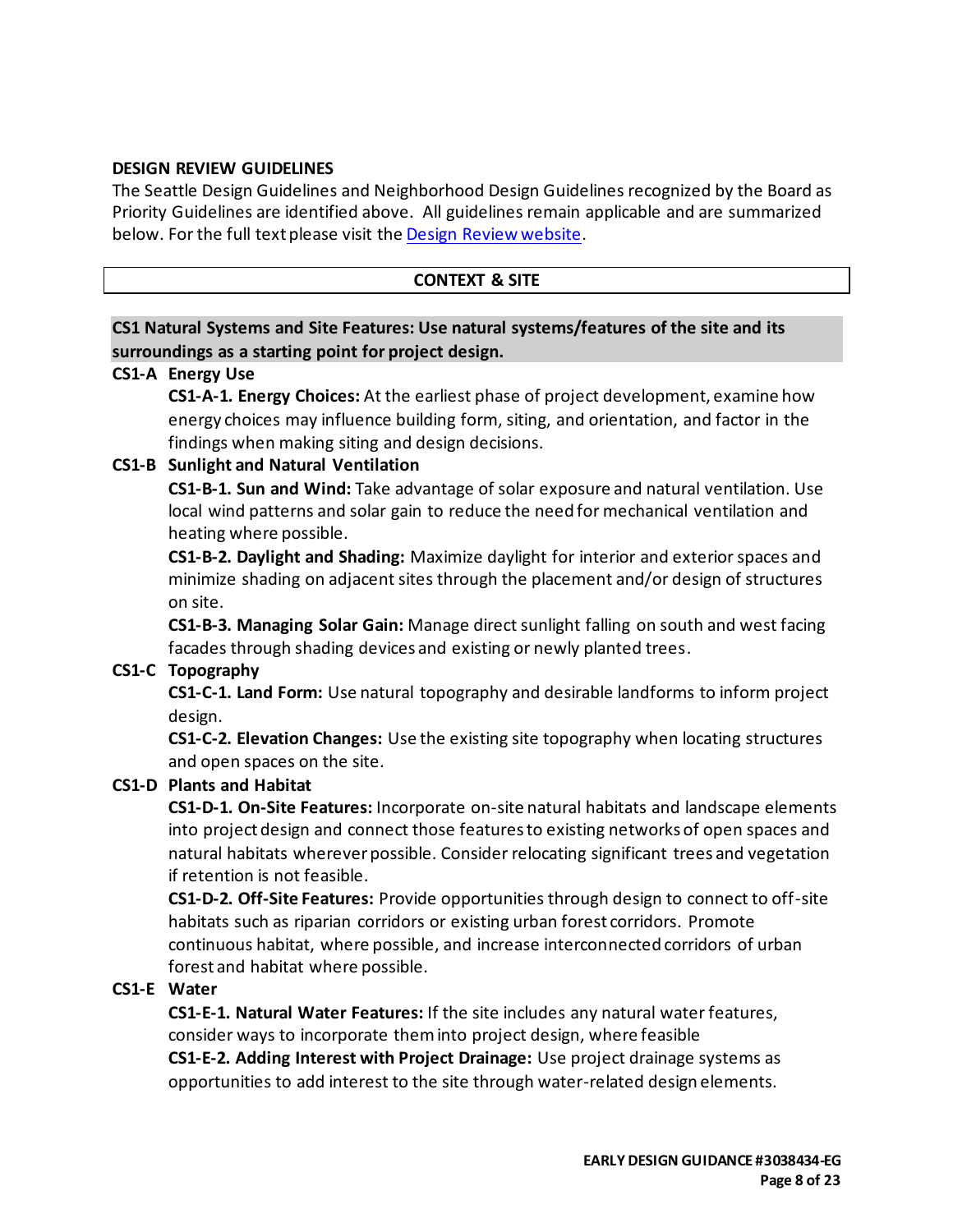#### *Roosevelt Supplemental Guidance:*

## **CS1-I Energy Use**

**CS1-I-i. Outdoor Spaces:** Consider the placement of outdoor spaces facing south with good access to winter sun. Potential shadowing of open or green spaces could be acceptable if the development provides off-setting improvements over conventional building systems, such as renewable energy and water reuse.

**CS1-I-ii. Exterior Insulation:** A reduction in setback may be allowed for additional exterior insulation.

**CS1-I-iii.Trellis Features:** Shading or other trellis features may be allowed in the setbacks.

#### **CS1-II Sunlight and Natural Ventilation**

**CS1-II-i. Shadows on Public Spaces:** Minimize shadow impacts on key public spaces and streetscapes. Such places include identified gateway intersections particularly NE 65th St. and Roosevelt Way NE; plaza spaces near the Light Rail station; Roosevelt High School grounds and athletic fields; and identified green streets and/or greenways.

#### **CS1-III Topography**

**CS1-III-i. Views:** Roosevelt generally features a consistent gentle south and southwest sloping topography. Consider using the site's topography to consider ways to respect views of downtown/the Seattle skyline and the Olympic Mountains, particularly along Brooklyn Ave NE, 14th Ave NE, 15th Ave NE, and 12th Ave NE (north-south avenues that have more grade change), north of Cowen Park.

#### **CS1-IV Water**

**CS1-IV-i. Drainage Pattern:** Seek ways to express the historic drainage pattern to the creek. Roosevelt's historic drainage pattern consisted of flows draining to Ravenna Creek. Incorporating water is encouraged into Ravenna Park and along green streets as a visible design element, especially for sites that had been components of the neighborhood's natural drainage system.

# **CS2 Urban Pattern and Form: Strengthen the most desirable forms, characteristics, and patterns of the streets, block faces, and open spaces in the surrounding area.**

#### **CS2-A Location in the City and Neighborhood**

**CS2-A-1. Sense of Place:** Emphasize attributes that give a distinctive sense of place. Design the building and open spaces to enhance areas where a strong identity already exists, and create a sense of place where the physical context is less established. **CS2-A-2. Architectural Presence:** Evaluate the degree of visibility or architectural presence that is appropriate or desired given the context, and design accordingly.

## **CS2-B Adjacent Sites, Streets, and Open Spaces**

**CS2-B-1. Site Characteristics:** Allow characteristics of sites to inform the design, especially where the street grid and topography create unusually shaped lots that can add distinction to the building massing.

**CS2-B-2. Connection to the Street:** Identify opportunities for the project to make a strong connection to the street and public realm.

**CS2-B-3. Character of Open Space:** Contribute to the character and proportion of surrounding open spaces.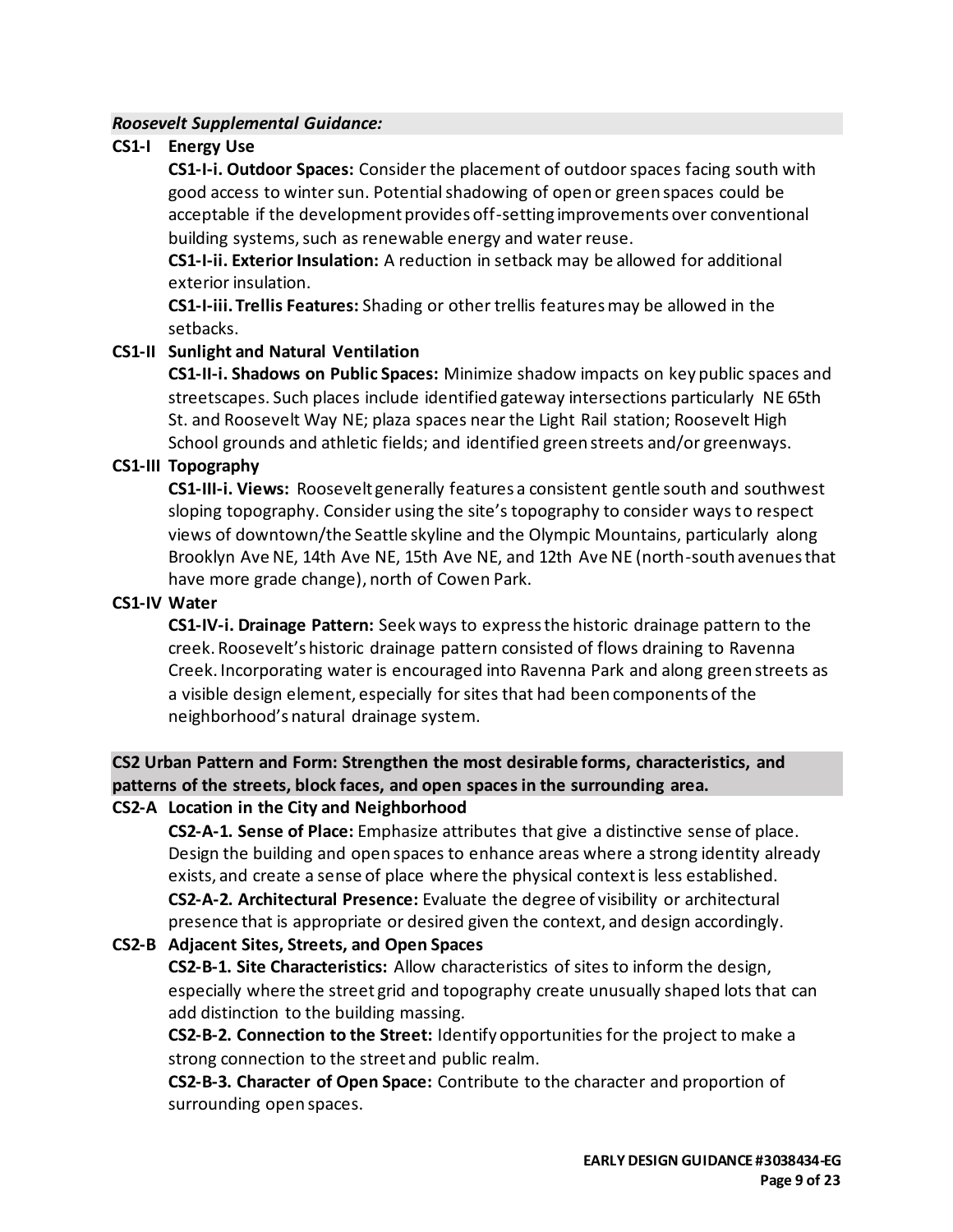## **CS2-C Relationship to the Block**

**CS2-C-1. Corner Sites:** Corner sites can serve as gateways or focal points; both require careful detailing at the first three floors due to their high visibility from two or more streets and long distances.

**CS2-C-2. Mid-Block Sites:** Look to the uses and scales of adjacent buildings for clues about how to design a mid-block building. Continue a strong street-edge and respond to datum lines of adjacent buildings at the first three floors.

**CS2-C-3. Full Block Sites:** Break up long facades of full-block buildings to avoid a monolithic presence. Provide detail and human scale at street-level, and include repeating elements to add variety and rhythm to the façade and overall building design.

## **CS2-D Height, Bulk, and Scale**

**CS2-D-1. Existing Development and Zoning:** Review the height, bulk, and scale of neighboring buildings as well as the scale of development anticipated by zoning for the area to determine an appropriate complement and/or transition.

**CS2-D-2. Existing Site Features:** Use changes in topography, site shape, and vegetation or structures to help make a successful fit with adjacent properties.

**CS2-D-3. Zone Transitions:** For projects located at the edge of different zones, provide an appropriate transition or complement to the adjacent zone(s). Projects should create a step in perceived height, bulk and scale between the anticipated development potential of the adjacent zone and the proposed development.

**CS2-D-4. Massing Choices:** Strive for a successful transition between zones where a project abuts a less intense zone.

**CS2-D-5. Respect for Adjacent Sites:** Respect adjacent properties with design and site planning to minimize disrupting the privacy of residents in adjacent buildings.

## *Roosevelt Supplemental Guidance:*

## **CS2-I Sense of Place**

**CS2-I-i. Commercial Arterials:** Focus vibrant commercial uses and a strong continuous street wall facing the commercial arterials: NE 65th St., Roosevelt, Way NE, and 12th Ave NE (in the commercial areas).

**CS2-I-ii. Fabric of Connected Buildings:** Develop a fabric of connected buildings through streetscapes rather than a series of isolated structures.

## **CS2-II Adjacent Sites, Streets and Open Spaces**

**CS2-II-i. Private Open Spaces:** Consider incorporating private open spaces between the street and residences and between adjacent properties. This is especially important for multifamily developments west of Roosevelt Way, and for the frontages of

developments in neighborhood commercial zones that face non-arterial streets. **CS2-II-ii. Ground-Level Landscaping:** Ground-level landscaping should be used between the structure(s) and sidewalk in multi-family areas.

**CS2-II-iii.Gateway Feature Design:** Gateway features should include a variety of design elements that enhance the prominent neighborhood intersections identified below. The following design elements are encouraged:

- Sidewalk awning (transparent);
- Special paving or surface treatments;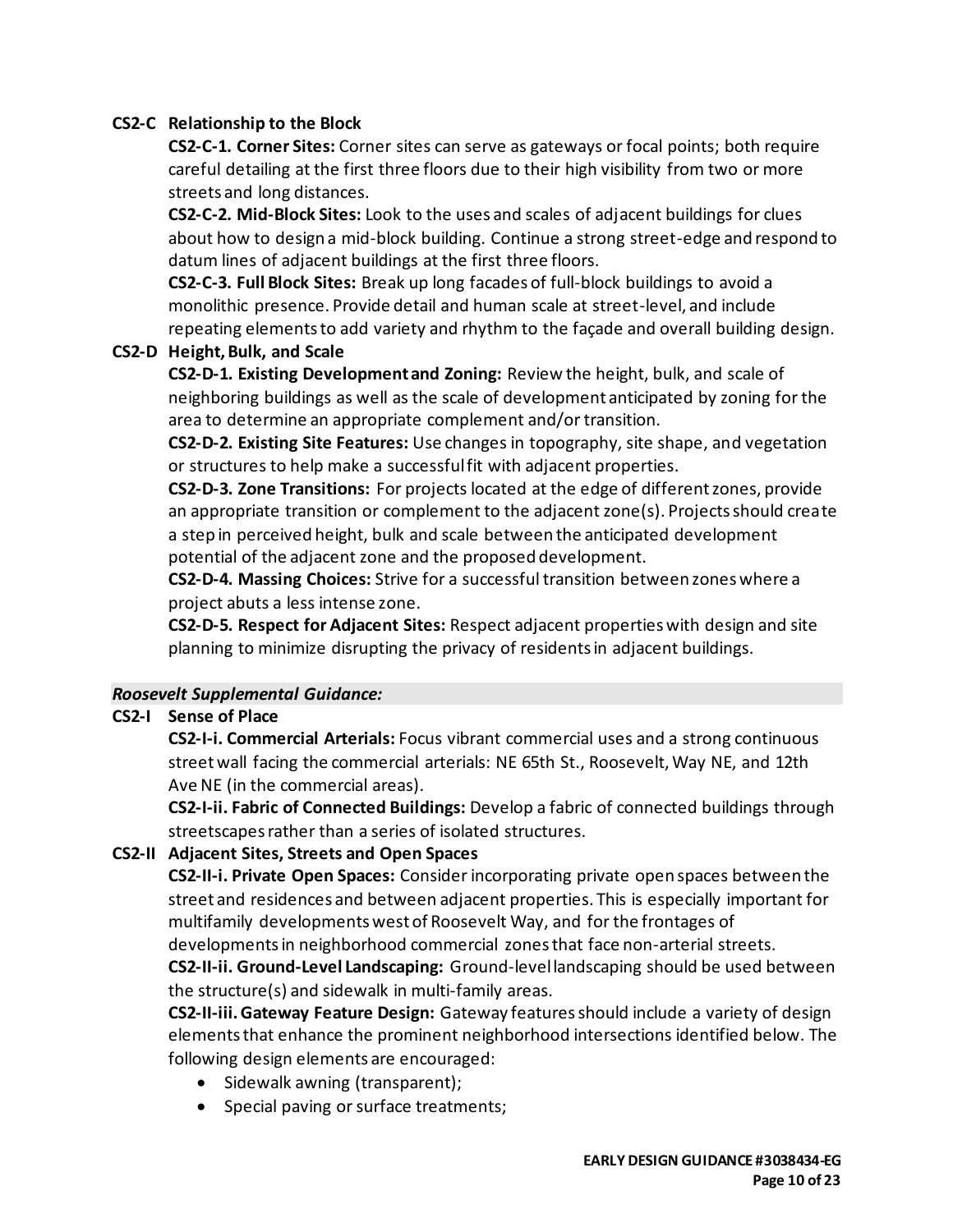- Outdoor art;
- Special landscaping;
- Pedestrian lighting;
- Seating; and
- Trash & recycling collection.

The following locations have been identified as key gateways and key locations for the neighborhood (see Map 2, page 5).

#### **CS2-III Height, Bulk and Scale**

**CS2-III-i. Commercial Core:** New development in the commercial core should consider the following techniques:

a. Encourage buildings of varying heights within the same block to reduce the "box" look along blocks. New development that aggregates one half block or more, should take steps to recall historic, smaller-scale development patterns. Existing height restrictions in NC-65' zones may be departed from up to an additional 3' in exchange for design improvements, such as additional upperlevel

setbacks.

b. Break the massing of new buildings on large sites into smaller components to avoid a scale that is out of proportion with surrounding development; especially where new buildings abut existing older storefront facades. Examples include the Eleanor and plans for the "fruit-stand" block.

c. Retain alleyways or incorporate new through-ways in full-block developments to help preserve a well-connected pedestrian grid. Encourage public use of the alley west of Roosevelt Way NE by incorporating amenities for the public.

#### **CS2-III-ii. Through-Block Development:**

a. Avoid monolithic development on through lots. New developments on through-block lots should be carefully designed for compatibility with this established fabric. Observe in new through-block projects the original platting and development pattern, which is generally characterized by structures limited to a half-block in depth, with widths of 50 to 60 foot increments along the street. b. In the area bounded by NE 65th St., NE 68th St., Roosevelt Way NE, and 8th Ave NE consider providing through-block connections. As more intensive development occurs over time, through-block connections can contribute to a more complex, intimate pedestrian environment.

c. Make through-block connections clearly identifiable, accessible, and attractive. Create focal points to draw pedestrians into and along through-block pathways. Encourage uses that will promote public access into though-block connections during appropriate hours to activate space.

**CS2-III-iii. Multi-Family/Residential Zone Edges:** Careful siting, building design and building massing should be used to achieve an integrated neighborhood character in multi-family zones. Some of the techniques preferred in Roosevelt include:

- a. Increasing building setbacks from the zone edge at ground level;
- b. Reducing the bulk of the building's upper floors;
- c. Reducing the height of the structure;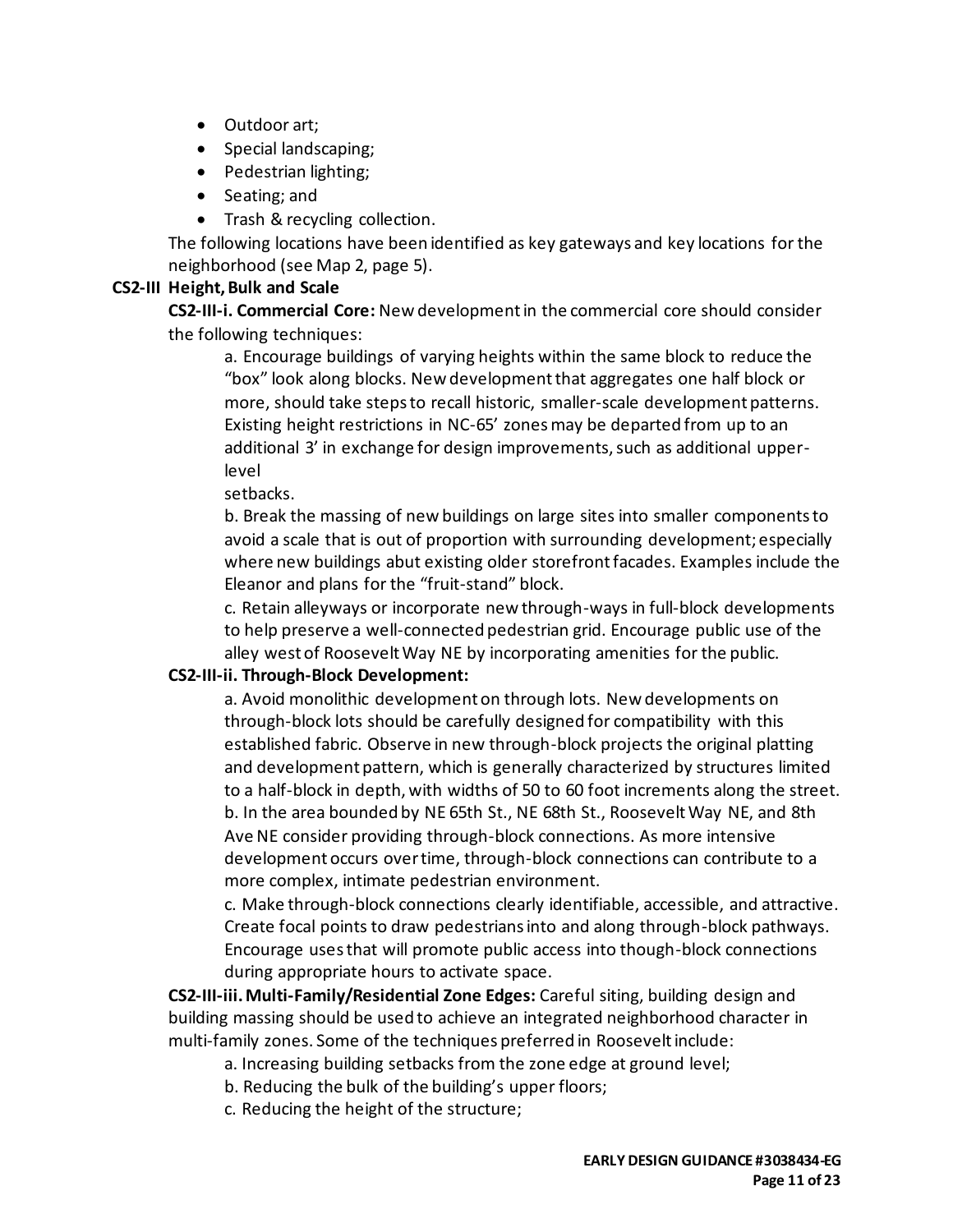d. Use of landscaping or other screening (such as a 5-foot landscape buffer); e. Modulation of bays;

f. Stepping down the height of structures to  $40' - 45'$  at the zone edge to provide transition to the height of traditional single-family areas; and

g. Minimizing use of blank walls.

### **CS2-III-iv. Roosevelt High School Architectural Heritage:**

a. Massing void of variation is discouraged on properties adjacent to the high school in order to avoid a monolithic look.

b. Preserve specific views corridors to and from the high school, arrange the massing in a way that references the prominent high school structure.

#### **CS2-III-v. Olympic Promenade:**

a. Encourage preservation of westward views of the Olympic Mountains along NE 66th St. and from Roosevelt High School to allow for an 'Olympic promenade' and more light and air to reach right of way landscape features. Consider upperlevel setbacks of new multi-family and commercial buildings that flank the NE 66th St. corridor.

# **CS3 Architectural Context and Character: Contribute to the architectural character of the neighborhood.**

## **CS3-A Emphasizing Positive Neighborhood Attributes**

**CS3-A-1. Fitting Old and New Together:** Create compatibility between new projects, and existing architectural context, including historic and modern designs, through building articulation, scale and proportion, roof forms, detailing, fenestration, and/or the use of complementary materials.

**CS3-A-2. Contemporary Design:** Explore how contemporary designs can contribute to the development of attractive new forms and architectural styles; as expressed through use of new materials or other means.

**CS3-A-3. Established Neighborhoods:** In existing neighborhoods with a well-defined architectural character, site and design new structures to complement or be compatible with the architectural style and siting patterns of neighborhood buildings.

**CS3-A-4. Evolving Neighborhoods:** In neighborhoods where architectural character is evolving or otherwise in transition, explore ways for new development to establish a positive and desirable context for others to build upon in the future.

## **CS3-B Local History and Culture**

**CS3-B-1. Placemaking:** Explore the history of the site and neighborhood as a potential placemaking opportunity. Look for historical and cultural significance, using neighborhood groups and archives as resources.

**CS3-B-2. Historical/Cultural References:** Reuse existing structures on the site where feasible as a means of incorporating historical or cultural elements into the new project.

#### *Roosevelt Supplemental Guidance:*

#### **CS3-I Emphasizing Positive Neighborhood Attributes**

**CS3-I-i. Roosevelt High School Architectural Heritage:** Roosevelt High School Architectural Heritage: New buildings built adjacent to the high school (particularly on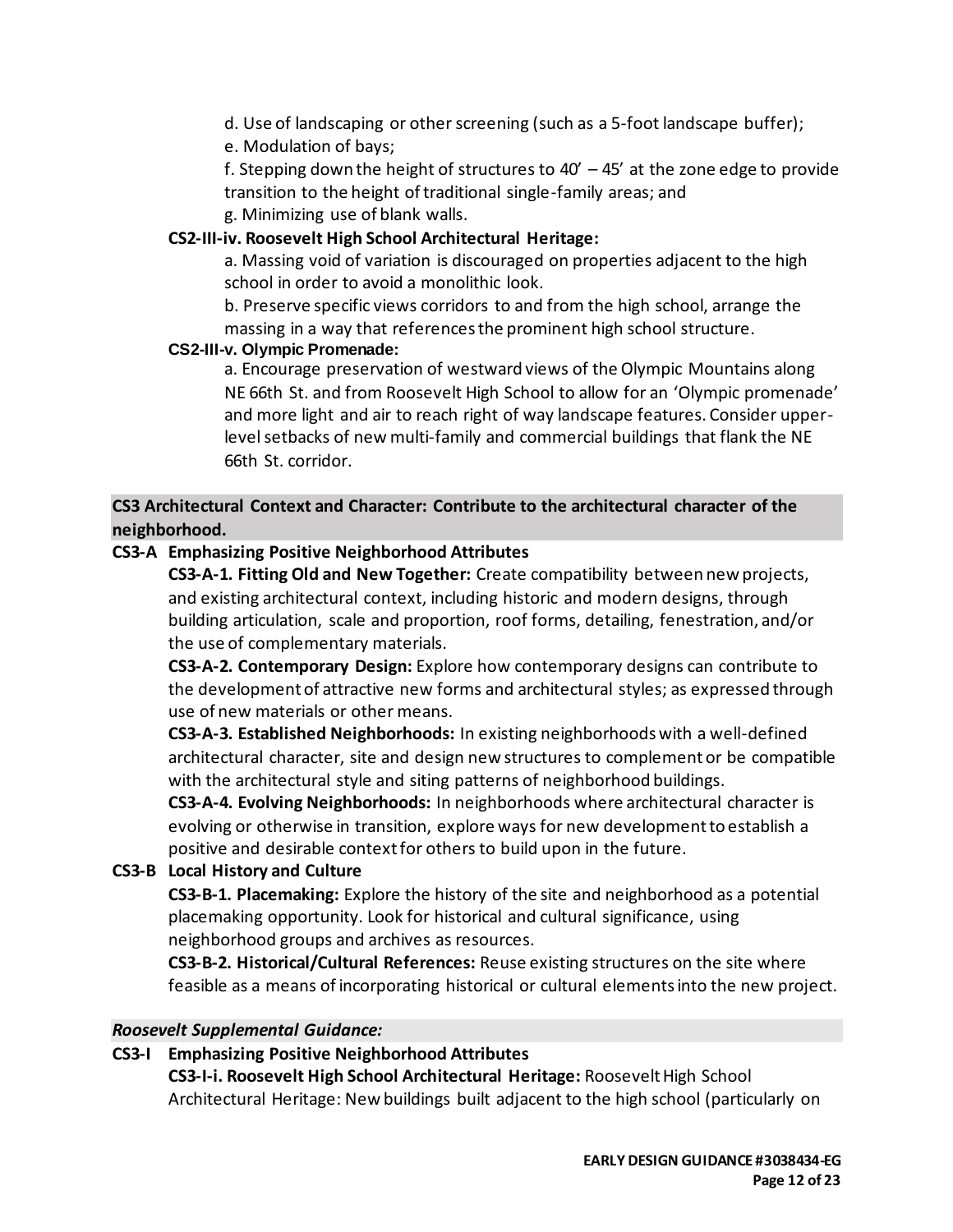the blocks immediately south of the school) should complement and defer to the architectural prominence of the school, and contribute to a campus-like setting in the immediate school vicinity.

**CS3-I-ii. Vibrant Streetscape:** Reinforce a vibrant streetscape:

- a. Apply a pedestrian-oriented design;
- b. Include multiple recessed entries; and
- c. Considering offering commercial and residential units of different sizes and at a range of price points.

**CS3-I-iii. Streetwalls:** Street walls facing arterial streets (NE 65th St., Roosevelt Way, and 12th Ave NE) in the Commercial Core should be designed to incorporate traditional commercial façade components: lower base course, upper-level façade and cap.

## **PUBLIC LIFE**

**PL1 Connectivity: Complement and contribute to the network of open spaces around the site and the connections among them.**

## **PL1-A Network of Open Spaces**

**PL1-A-1. Enhancing Open Space:** Design the building and open spaces to positively contribute to a broader network of open spaces throughout the neighborhood.

**PL1-A-2. Adding to Public Life:** Seek opportunities to foster human interaction through an increase in the size and quality of project-related open space available for public life.

# **PL1-B Walkways and Connections**

**PL1-B-1. Pedestrian Infrastructure:** Connect on-site pedestrian walkways with existing public and private pedestrian infrastructure, thereby supporting pedestrian connections within and outside the project.

**PL1-B-2. Pedestrian Volumes:** Provide ample space for pedestrian flow and circulation, particularly in areas where there is already heavy pedestrian traffic or where the project is expected to add or attract pedestrians to the area.

**PL1-B-3. Pedestrian Amenities:**Opportunities for creating lively, pedestrian oriented open spaces to enliven the area and attract interest and interaction with the site and building should be considered.

# **PL1-C Outdoor Uses and Activities**

**PL1-C-1. Selecting Activity Areas:** Concentrate activity areas in places with sunny exposure, views across spaces, and in direct line with pedestrian routes.

**PL1-C-2. Informal Community Uses:** In addition to places for walking and sitting, consider including space for informal community use such as performances, farmer's markets, kiosks and community bulletin boards, cafes, or street vending.

**PL1-C-3. Year-Round Activity:** Where possible, include features in open spaces for activities beyond daylight hours and throughout the seasons of the year, especially in neighborhood centers where active open space will contribute vibrancy, economic health, and public safety.

## *Roosevelt Supplemental Guidance:*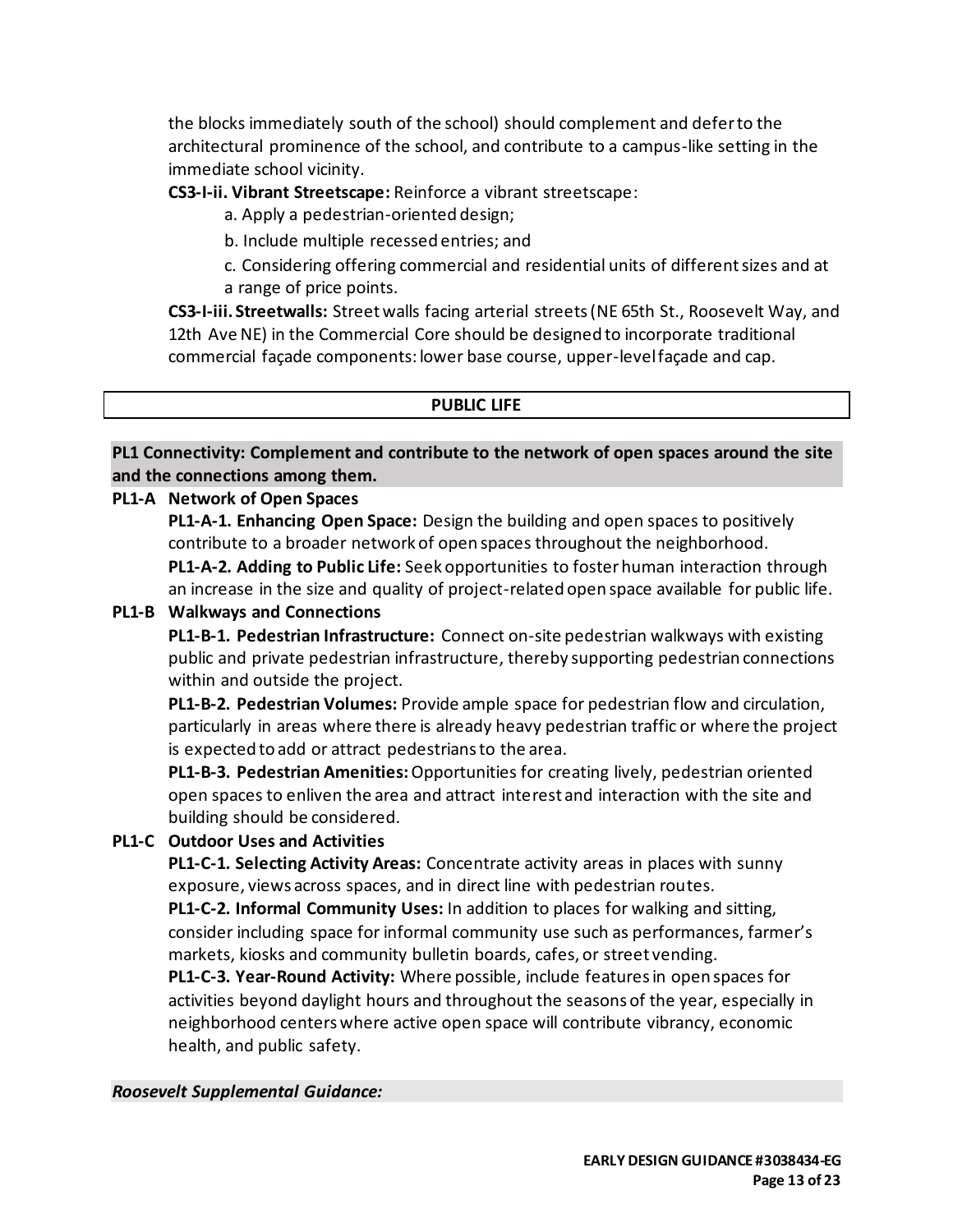### **PL1-I A Network of Public Spaces**

**PL1-I-i. Public Open Space:** If public space is included, the design should complement and create a network of open space, including pedestrian connections to light-rail facilities, greenways, green streets, or public spaces in the neighborhood. **PL1-I-ii. Massing:** Arrange new buildings' massing to support street-level open spaces and streetscape concepts, including station-related amenity areas, especially on greenstreets and greenways.

**PL1-I-iii. Near Roosevelt High School:** On the blocks adjacent to the high school, anticipate the movement of large groups between the school grounds and commercial areas in order to design for pedestrian safety along 12th Avenue NE and NE 65th St.; the key arterials traversed by sometimes distracted students. Anticipate use of gathering spaces by groups of students. Incorporate trash collection and recycling accommodations as appropriate.

# **PL2 Walkability: Create a safe and comfortable walking environment that is easy to navigate and well-connected to existing pedestrian walkways and features.**

#### **PL2-A Accessibility**

**PL2-A-1. Access for All:** Provide access for people of all abilities in a manner that is fully integrated into the project design. Design entries and other primary access points such that all visitors can be greeted and welcomed through the front door.

**PL2-A-2. Access Challenges:**Add features to assist pedestrians in navigating sloped sites, long blocks, or other challenges.

#### **PL2-B Safety and Security**

**PL2-B-1. Eyes on the Street:** Create a safe environment by providing lines of sight and encouraging natural surveillance.

**PL2-B-2. Lighting for Safety:** Provide lighting at sufficient lumen intensities and scales, including pathway illumination, pedestrian and entry lighting, and/or security lights. **PL2-B-3. Street-Level Transparency:** Ensure transparency of street-level uses (for uses such as nonresidential uses or residential lobbies), where appropriate, by keeping views open into spaces behind walls or plantings, at corners, or along narrow passageways.

#### **PL2-C Weather Protection**

**PL2-C-1. Locations and Coverage:** Overhead weather protection is encouraged and should be located at or near uses that generate pedestrian activity such as entries, retail uses, and transit stops.

**PL2-C-2. Design Integration:** Integrate weather protection, gutters and downspouts into the design of the structure as a whole, and ensure that it also relates well to neighboring buildings in design, coverage, or other features.

**PL2-C-3. People-Friendly Spaces:** Create an artful and people-friendly space beneath building.

#### **PL2-D Wayfinding**

**PL2-D-1. Design as Wayfinding:** Use design features as a means of wayfinding wherever possible.

#### *Roosevelt Supplemental Guidance:*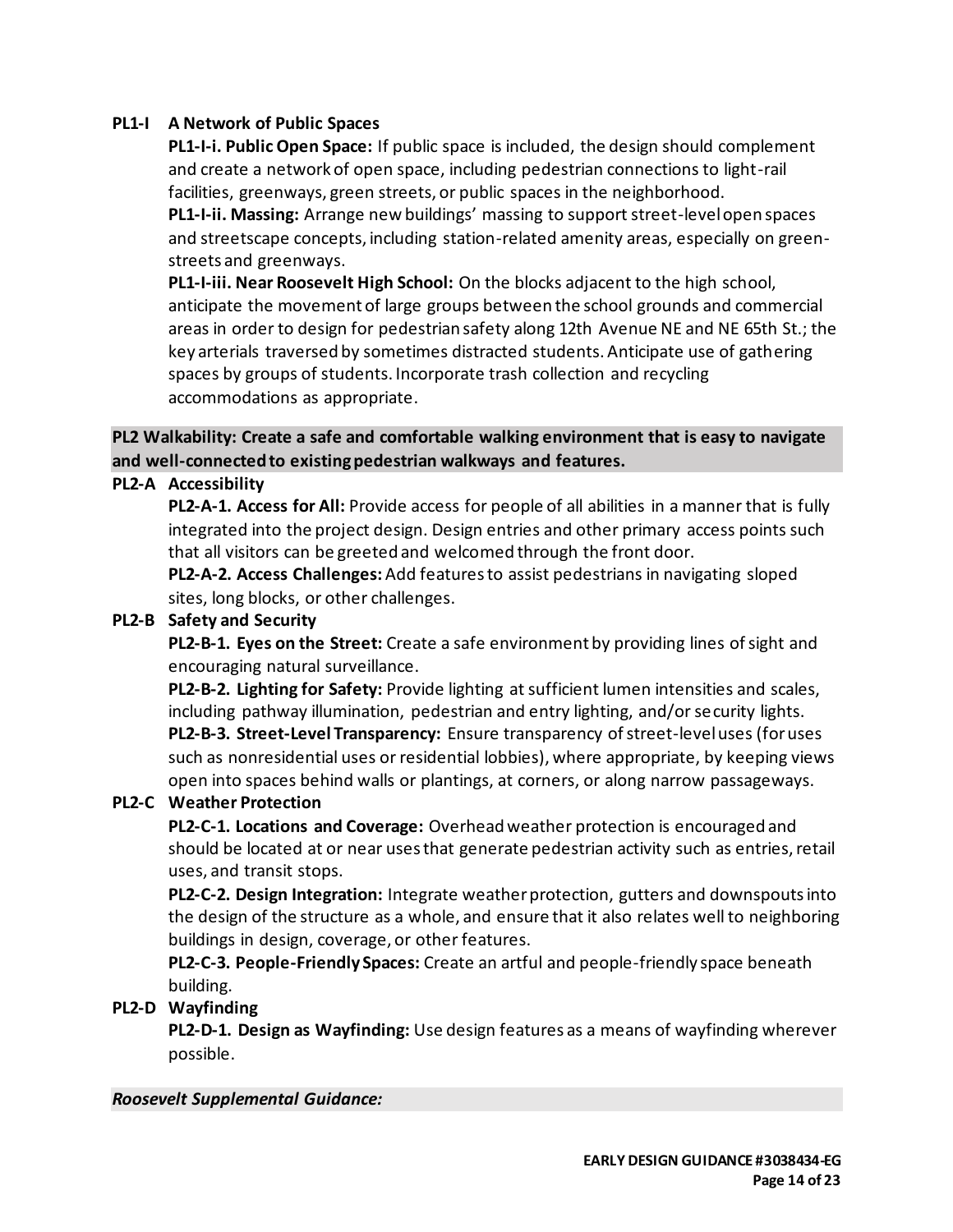# **PL2-I Pedestrian Experience**

**PL2-I-i. Sidewalks and Small Open Spaces:** Consider providing wider sidewalks in the commercial core along streets with high volumes of auto use. Small open spaces, such as gardens, courtyards, or plazas that are visible or accessible to the public are encouraged.

**PL2-I-ii. Pedestrian Lighting:** Provide pedestrian scaled lighting on streets with direct access to the light rail station, near the High School, and on neighborhood green streets and/or greenways. These streets include 12th Ave NE, NE 66th, NE 67th, and NE 68th Streets.

**PL2-I-iii. Pedestrian Amenities:** Pedestrian amenities are encouraged where appropriate along side-walks within the commercial core. Amenities should be placed within setbacks. Examples of amenities include:

- Trash & recycling
- Canopies
- Seating
- Drinking water fountains
- Artwork
- Special surface treatments
- Plantings
- Pedestrian scaled lighting
- Courtyards

**PL2-I-iv. Sidewalk Obstructions:** Minimize sidewalk obstructions, especially in consideration of non-sighted pedestrians.

**PL2-I-v. Adjacent to Bike Facilities:** If adjacent to an existing or planned bicycle facility, such as a cycle track, design building facades and streetscape improvements to minimize conflicts between transportation modes.

**PL3 Street-Level Interaction: Encourage human interaction and activity at the street-level with clear connections to building entries and edges.**

## **PL3-A Entries**

**PL3-A-1. Design Objectives:** Design primary entries to be obvious, identifiable, and distinctive with clear lines of sight and lobbies visually connected to the street.

**PL3-A-2. Common Entries:** Multi-story residential buildings need to provide privacy and security for residents but also be welcoming and identifiable to visitors.

**PL3-A-3. Individual Entries:** Ground-related housing should be scaled and detailed appropriately to provide for a more intimate type of entry.

**PL3-A-4. Ensemble of Elements:** Design the entry as a collection of coordinated elementsincluding the door(s), overhead features, ground surface, landscaping, lighting, and other features.

## **PL3-B Residential Edges**

**PL3-B-1. Security and Privacy:** Provide security and privacy for residential buildings through the use of a buffer or semi-private space between the development and the street or neighboring buildings.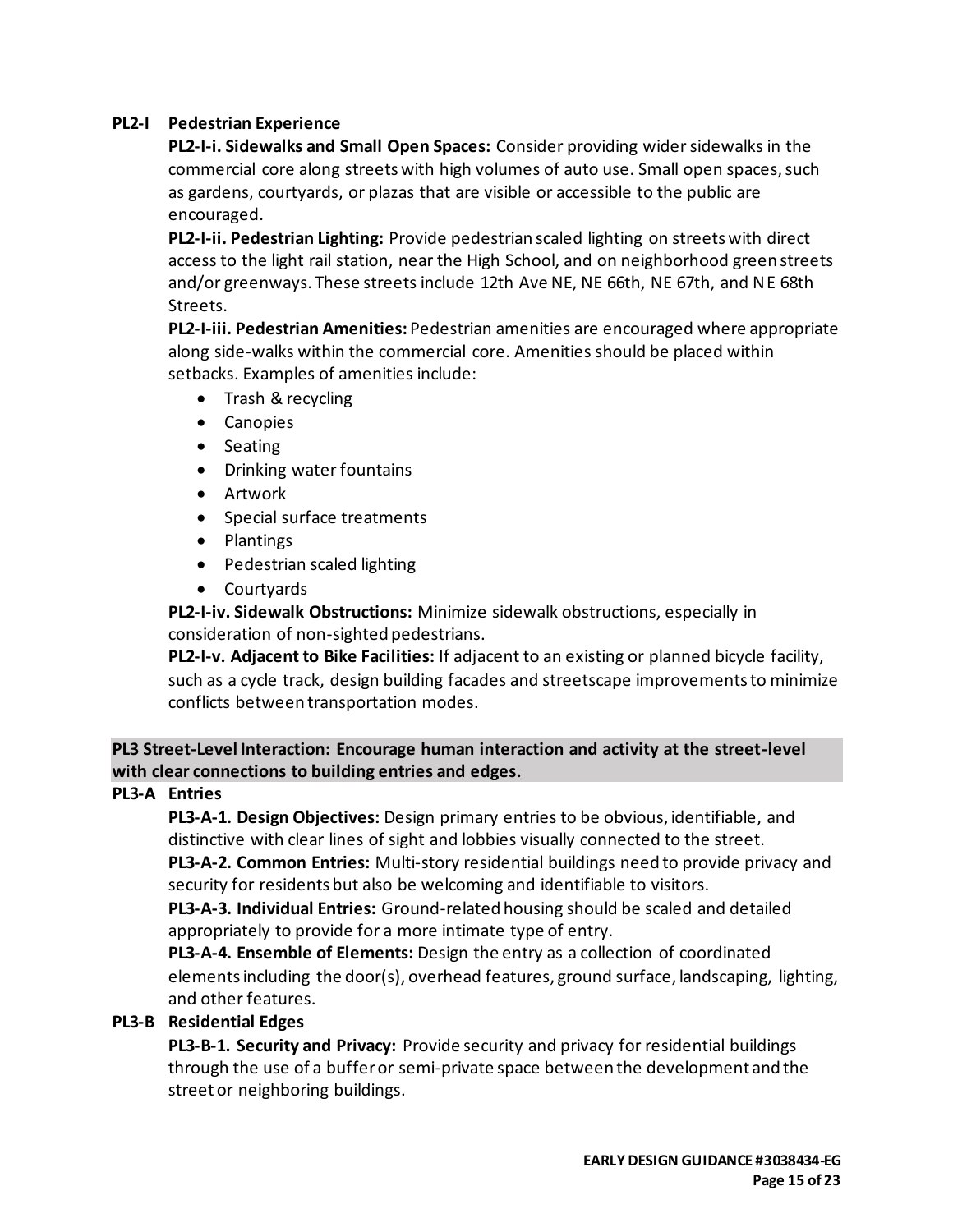**PL3-B-2. Ground-level Residential:** Privacy and security issues are particularly important in buildings with ground-level housing, both at entries and where windows are located overlooking the street.

**PL3-B-3. Buildings with Live/Work Uses:** Maintain active and transparent facades in the design of live/work residences. Design the first floor so it can be adapted to other commercial use as needed in the future.

**PL3-B-4. Interaction:** Provide opportunities for interaction among residents and neighbors.

# **PL3-C Retail Edges**

**PL3-C-1. Porous Edge:** Engage passersby with opportunities to interact visually with the building interior using glazing and transparency. Create multiple entries where possible and make a physical and visual connection between people on the sidewalk and retail activities in the building.

**PL3-C-2. Visibility:**Maximize visibility into the building interior and merchandise displays. Consider fully operational glazed wall-sized doors that can be completely opened to the street, increased height in lobbies, and/or special lighting for displays. **PL3-C-3. Ancillary Activities:** Allow space for activities such as sidewalk vending, seating, and restaurant dining to occur. Consider setting structures back from the street or incorporating space in the project design into which retail uses can extend.

# *Roosevelt Supplemental Guidance:*

# **PL3-I High school, Green Streets, and Green Ways**

**PL3-I-i. Residential Environment:** Provide a more intimate, smaller-scale residential environment on the blocks adjacent to the high school by providing landscaping, stoops, porches, etc.

# **PL3-II Human and Commercial Activity**

**PL3-II-i. Ground-Level Setbacks:** Provide opportunities for increased pedestrian activity along sidewalks with high pedestrian traffic within the Commercial Core by increasing setbacks; this is especially important because some sidewalks along Roosevelt Way and 65th Ave are considered too narrow. Increase the ground level setbacks in order to accommodate pedestrian traffic and amenity features.

**PL3-II-ii. Private Open Space:** Encourage the incorporation of private open spaces between the residential uses and the sidewalk, especially for multi-family development west of Roosevelt Way, and for the frontages of development in neighborhood commercial zones that face nonarterial streets. Ground-level landscaping should be used between the structure(s) and sidewalk.

# **PL4 Active Transportation: Incorporate design features that facilitate active forms of transportation such as walking, bicycling, and use of transit.**

# **PL4-A Entry Locations and Relationships**

**PL4-A-1. Serving all Modes of Travel:** Provide safe and convenient access points for all modes of travel.

**PL4-A-2. Connections to All Modes:** Site the primary entry in a location that logically relates to building uses and clearly connects all major points of access.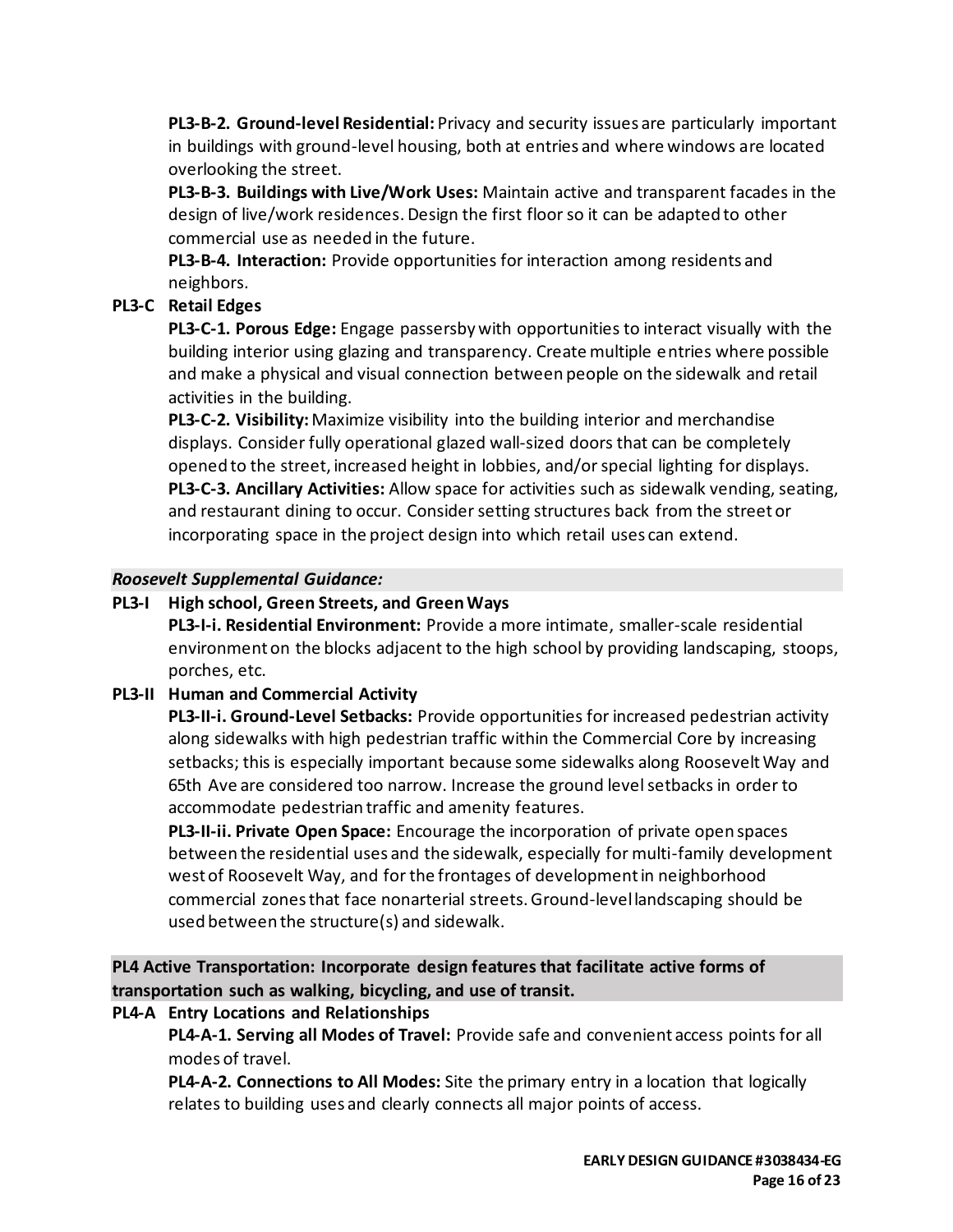### **PL4-B Planning Ahead for Bicyclists**

**PL4-B-1. Early Planning:** Consider existing and future bicycle traffic to and through the site early in the process so that access and connections are integrated into the project along with other modes of travel.

**PL4-B-2. Bike Facilities:** Facilities such as bike racks and storage, bike share stations, showerfacilities and lockers for bicyclists should be located to maximize convenience, security, and safety.

**PL4-B-3. Bike Connections:** Facilitate connections to bicycle trails and infrastructure around and beyond the project.

#### **PL4-C Planning Ahead For Transit**

**PL4-C-1. Influence on Project Design:** Identify how a transit stop (planned or built) adjacent to or near the site may influence project design, provide opportunities for placemaking.

**PL4-C-2. On-site Transit Stops:** If a transit stop is located onsite, design project-related pedestrian improvements and amenities so that they complement any amenities provided for transit riders.

**PL4-C-3. Transit Connections:** Where no transit stops are on or adjacent to the site, identify where the nearest transit stops and pedestrian routes are and include design features and connections within the project design as appropriate.

#### *Roosevelt Supplemental Guidance:*

#### **PL4-I Transit Supportive Design**

**PL4-I-i. Transit Stop Amenities:** When adjacent to transit stops and/or facilities, particularly along NE 65th St., Roosevelt Way NE, and 12th Ave NE, where transit will connect to the light rail station, encourage the following: Expand sidewalk areas where possible;

- Encourage integration of rider waiting facilities into adjacent buildings;
- Provide overhead weather protection;
- Provide lighting and street furniture; and
- Accommodate smaller scale retail services.

**PL4-I-ii. Bike Connections:** Anticipate greater use of bicycles, especially along newly designated neighborhood greenways, and in conjunction with the future light rail station in order to minimize conflicts with other transportation modes. This may include siting building entrances to accommodate bicycle parking and storage facilities while simultaneously addressing pedestrian access and movement.

#### **DESIGN CONCEPT**

### **DC1 Project Uses and Activities: Optimize the arrangement of uses and activities on site. DC1-A Arrangement of Interior Uses**

**DC1-A-1. Visibility:** Locate uses and services frequently used by the public in visible or prominent areas, such as at entries or along the street front.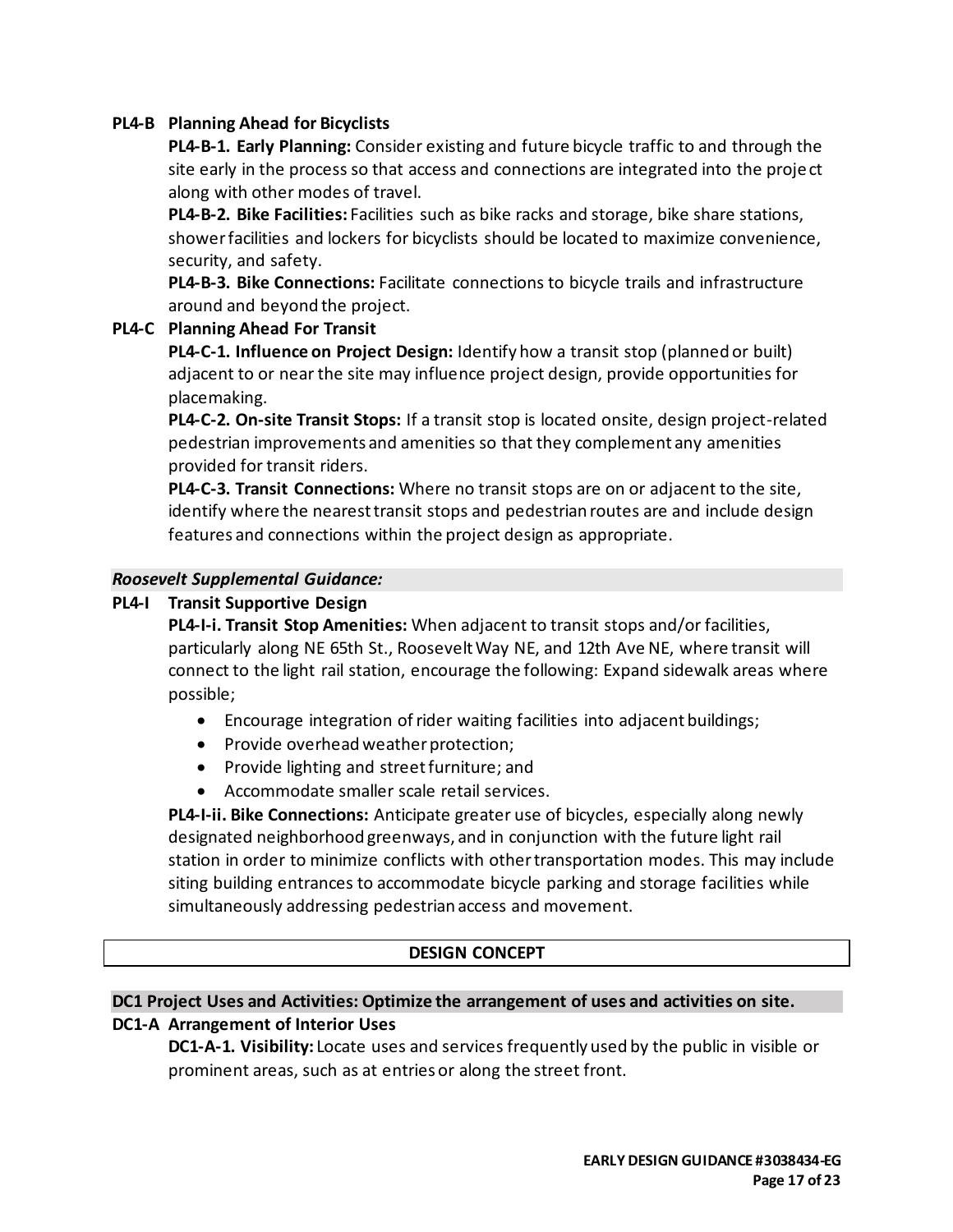**DC1-A-2. Gathering Places:** Maximize the use of any interior or exterior gathering spaces.

**DC1-A-3. Flexibility:** Build in flexibility so the building can adapt over time to evolving needs, such as the ability to change residential space to commercial space as needed. **DC1-A-4. Views and Connections:** Locate interior uses and activities to take advantage of views and physical connections to exterior spaces and uses.

# **DC1-B Vehicular Access and Circulation**

**DC1-B-1. Access Location and Design:** Choose locations for vehicular access, service uses, and delivery areas that minimize conflict between vehicles and non-motorists wherever possible. Emphasize use of the sidewalk for pedestrians, and create safe and attractive conditions for pedestrians, bicyclists, and drivers.

**DC1-B-2. Facilities for Alternative Transportation:** Locate facilities for alternative transportation in prominent locations that are convenient and readily accessible to expected users.

# **DC1-C Parking and Service Uses**

**DC1-C-1. Below-Grade Parking:** Locate parking below grade wherever possible. Where a surface parking lot is the only alternative, locate the parking in rear or side yards, or on lower or less visible portions of the site.

**DC1-C-2. Visual Impacts:** Reduce the visual impacts of parking lots, parking structures, entrances, and related signs and equipment as much as possible.

**DC1-C-3. Multiple Uses:** Design parking areas to serve multiple uses such as children's play space, outdoor gathering areas, sports courts, woonerf, or common space in multifamily projects.

**DC1-C-4. Service Uses:** Locate and design service entries, loading docks, and trash receptacles away from pedestrian areas or to a less visible portion of the site to reduce possible impacts of these facilities on building aesthetics and pedestrian circulation.

## *Roosevelt Supplemental Guidance:*

## **DC1-I Arrangement of Interior Spaces**

**DC1-I-i. Small Retail Spaces:** Encourage small retail spaces to help bolster local businesses and create a greater variety of street-level interaction. Multiple entrances, non-continuous facades, and the ability to delineate or re-size smaller spaces within larger ones should be considered. Dedicating 25% of retail space to commercial use in spaces that are less than 1,000 square feet in size or incorporating at least one retail space that is less than 1,000 square feet is encouraged.

**DC1-I-ii. Family-Friendly Units:** A variety of residential unit types and sizes is encouraged, particularly family-friendly units and facilities/amenities, such as private open space/play areas, storage, accessible entries, and washer/dryer hook ups will make it possible for new families to live in this neighborhood.

## **DC1-II Gathering Spaces**

**DC1-II-i. Informal Open Spaces:** Provide informal open spaces along designated Green Streets and in the commercial core.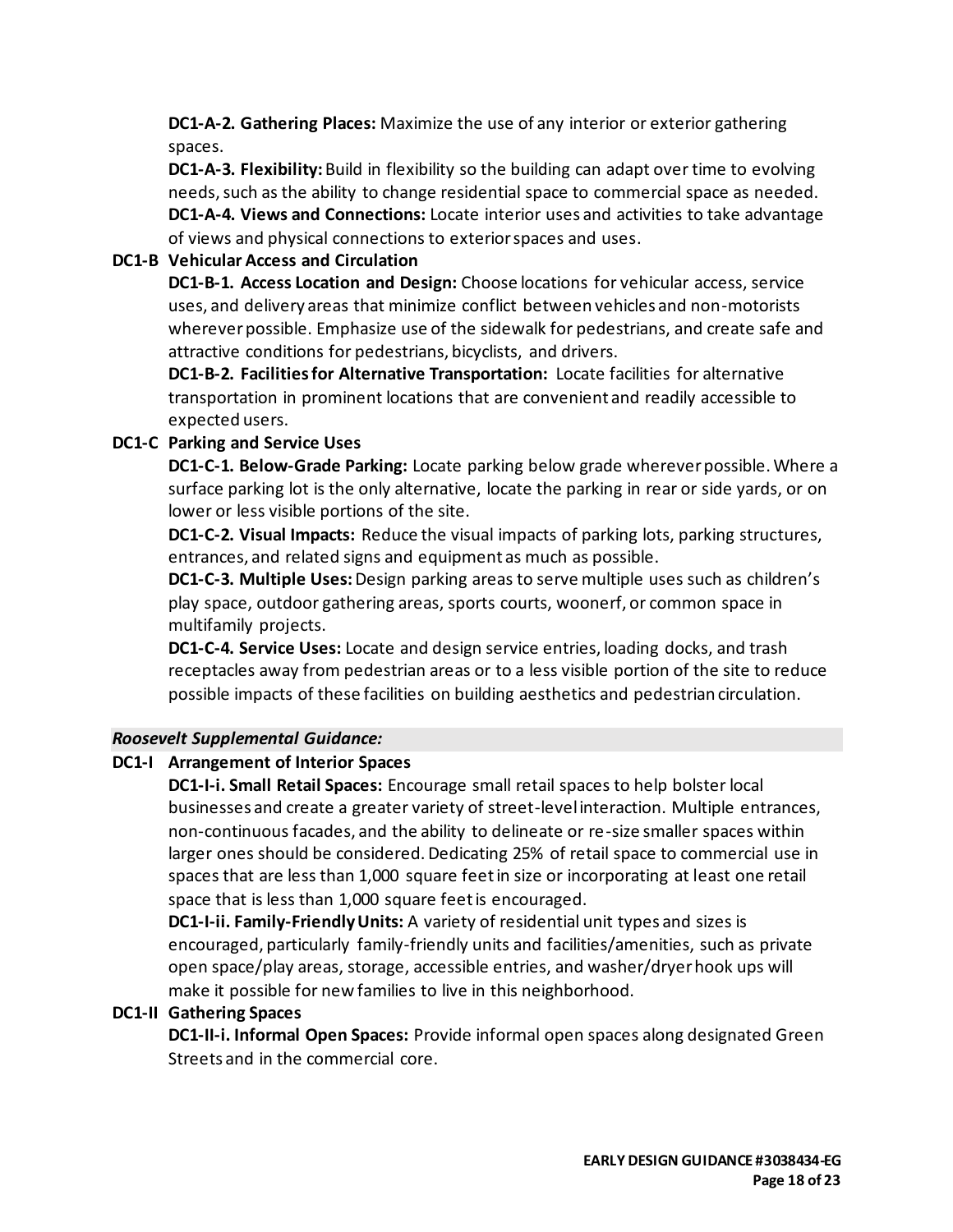**DC2 Architectural Concept: Develop an architectural concept that will result in a unified and functional design that fits well on the site and within its surroundings.**

#### **DC2-A Massing**

**DC2-A-1. Site Characteristics and Uses:** Arrange the mass of the building taking into consideration the characteristics of the site and the proposed uses of the building and its open space.

**DC2-A-2. Reducing Perceived Mass:** Use secondary architectural elements to reduce the perceived mass of larger projects.

### **DC2-B Architectural and Facade Composition**

**DC2-B-1. Façade Composition:** Design all building facades—including alleys and visible roofs— considering the composition and architectural expression of the building as a whole. Ensure that all facades are attractive and well-proportioned.

**DC2-B-2. Blank Walls:** Avoid large blank walls along visible façades wherever possible. Where expanses of blank walls, retaining walls, or garage facades are unavoidable, include uses or design treatments at the street level that have human scale and are designed for pedestrians.

## **DC2-C Secondary Architectural Features**

**DC2-C-1. Visual Depth and Interest:** Add depth to facades where appropriate by incorporating balconies, canopies, awnings, decks, or other secondary elements into the façade design. Add detailing at the street level in order to create interest for the pedestrian and encourage active street life and window shopping (in retail areas). **DC2-C-2. Dual Purpose Elements:** Consider architectural features that can be dual purpose— adding depth, texture, and scale as well as serving other project functions. **DC2-C-3. Fit With Neighboring Buildings:** Use design elements to achieve a successful fit between a building and its neighbors.

#### **DC2-D Scale and Texture**

**DC2-D-1. Human Scale:** Incorporate architectural features, elements, and details that are of human scale into the building facades, entries, retaining walls, courtyards, and exterior spaces in a manner that is consistent with the overall architectural concept **DC2-D-2. Texture:** Design the character of the building, as expressed in the form, scale, and materials, to strive for a fine-grained scale, or "texture," particularly at the street level and other areas where pedestrians predominate.

#### **DC2-E Form and Function**

**DC2-E-1. Legibility and Flexibility:** Strive for a balance between building use legibility and flexibility. Design buildings such that their primary functions and uses can be readily determined from the exterior, making the building easy to access and understand. At the same time, design flexibility into the building so that it may remain useful over time even as specific programmatic needs evolve.

#### *Roosevelt Supplemental Guidance:*

## **DC2-I Massing**

**DC2-I-i. Small Retail Spaces:** In the commercial core encourage façade detail and streetfacing glazing that compliment character of the neighborhood's historic architectural icons to reduce the perception of bulk.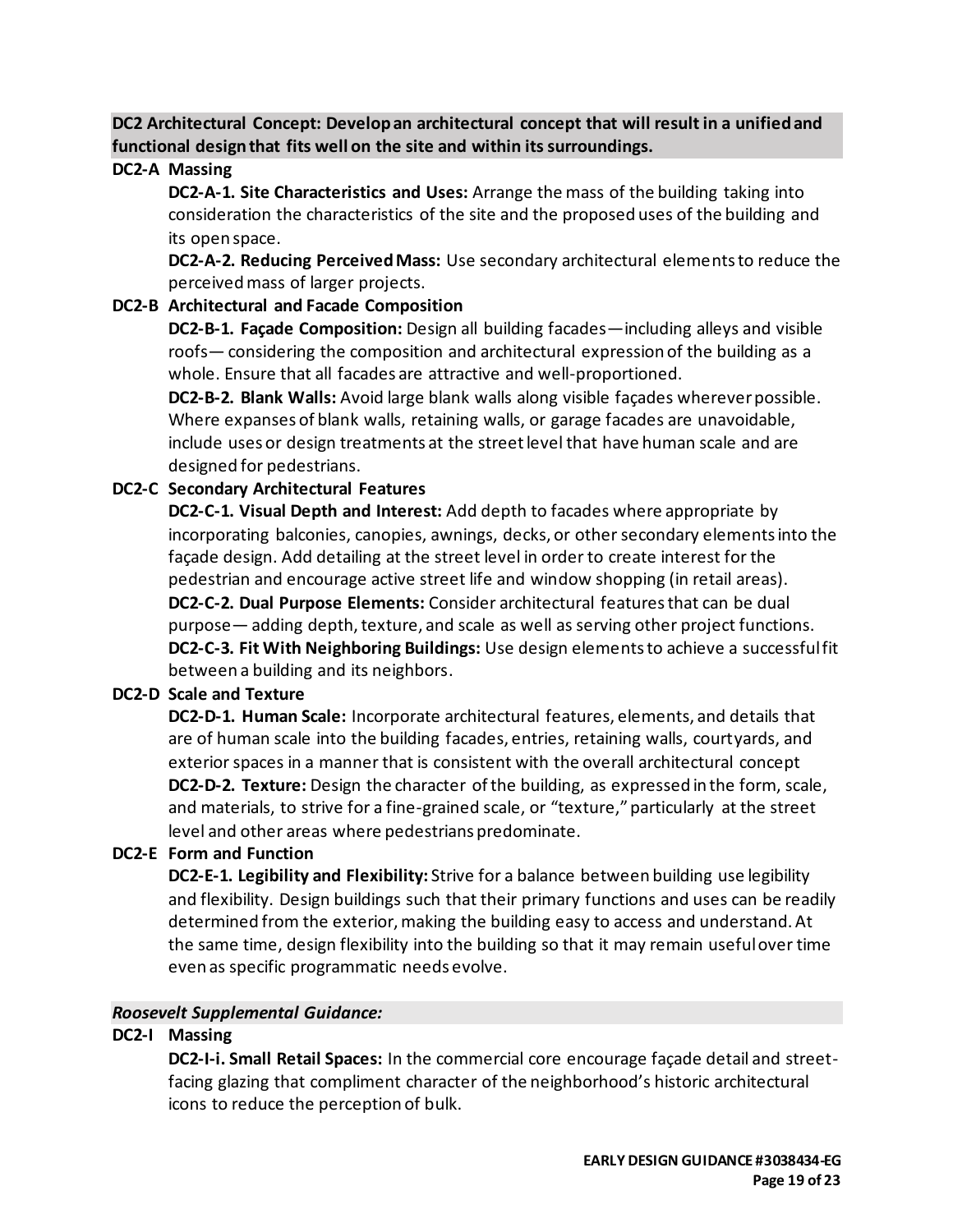### **DC2-II Architectural and Façade Composition**

#### **DC2-II-i. Major Arterials:** Along Major Arterials:

- a. Maximize the retail and street-level transparency (commercial zones);
- b. Maximize the quality of exterior finish, especially at the base;
- c. Incorporate a series of storefronts along the commercial street frontages.

#### **DC2-II-ii. Green Streets, Greenways, Non-Arterial Streets:** Along Green Streets, Greenways, and Non-Arterial Streets:

a. Maximize modulation, courtyards, human interaction;

- b. Incorporate high quality materials, a mix of informal planting, and integration
- of natural materials, especially at the entries.

**DC3 Open Space Concept: Integrate open space design with the building design so that they complement each other.**

## **DC3-A Building-Open Space Relationship**

**DC3-A-1. Interior/Exterior Fit:** Develop an open space concept in conjunction with the architectural concept to ensure that interior and exterior spaces relate well to each other and support the functions of the development.

### **DC3-B Open Space Uses and Activities**

**DC3-B-1. Meeting User Needs:** Plan the size, uses, activities, and features of each open space to meet the needs of expected users, ensuring each space has a purpose and function.

**DC3-B-2. Matching Uses to Conditions:** Respond to changing environmental conditions such as seasonal and daily light and weather shifts through open space design and/or programming of open space activities.

**DC3-B-3. Connections to Other Open Space:** Site and design project-related open spaces to connect with, or enhance, the uses and activities of other nearby public open space where appropriate.

**DC3-B-4. Multifamily Open Space:** Design common and private open spaces in multifamily projects for use by all residents to encourage physical activity and social interaction.

## **DC3-C Design**

**DC3-C-1. Reinforce Existing Open Space:** Where a strong open space concept exists in the neighborhood, reinforce existing character and patterns of street tree planting, buffers or treatment of topographic changes. Where no strong patterns exist, initiate a strong open space concept that other projects can build upon in the future. **DC3-C-2. Amenities/Features:** Create attractive outdoor spaces suited to the uses envisioned for the project.

**DC3-C-3. Support Natural Areas:** Create an open space design that retains and enhances onsite natural areas and connects to natural areas that may exist off-site and may provide habitat for wildlife.

*Roosevelt Supplemental Guidance:* **DC3-I Open Space Character**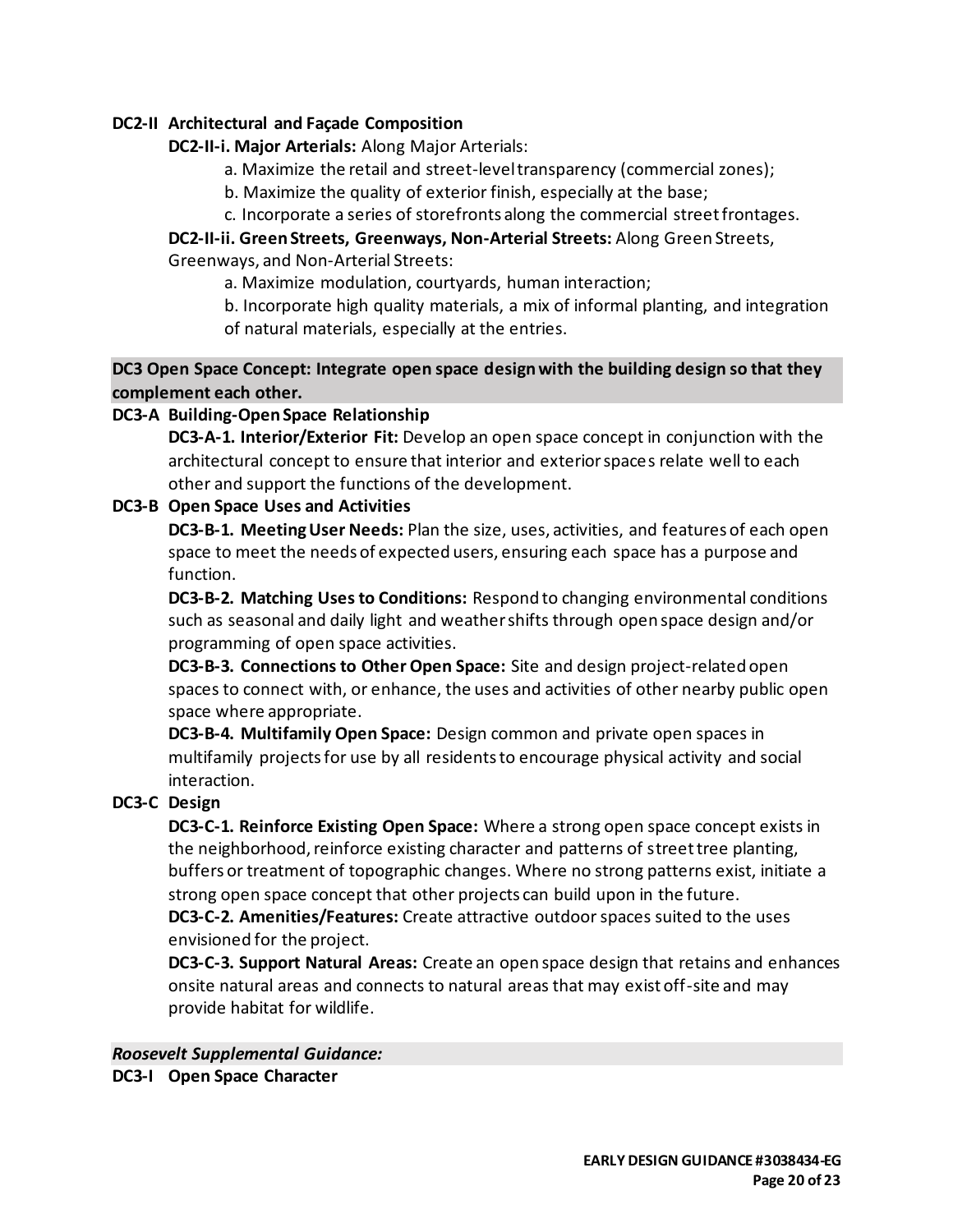**DC3-I-i. Views and Solar Access:** Larger developments should consider views and solar access through the property:

- a. To the west (Olympic Promenade along NE 66<sup>th</sup>);
- b. To the High School from NE  $65<sup>th</sup>$  and  $15<sup>th</sup>$  Ave NE;
- c. To downtown; and
- d. Through-blocks.

**DC3-I-ii. Visible Water Systems:** Consider opportunities to incorporate visible water systems into the landscape design, such as reference to the historic movement of water form Green Lake through Ravenna Park.

# **DC3-II Street Planting & Landscape to Enhance the Building and/or Site**

**DC3-II-i. Natural Systems:** Use designs that enhance and build upon the natural systems of the neighborhood, such as storm water drainage, and aquifer re-charge strategies, habitat enhancement, solar access, food production, etc.

**DC3-II-ii. Trees and Other Landscaping:** Landscaping should be employed as both a design feature and an environmental enhancement. Dominant street tree varieties from the neighborhood should be incorporated into the plan.

**DC3-II-iii. Existing Trees:** Consider maintenance and revitalization of existing trees.

## **DC3-III Residential Open Space**

**DC3-III-i. Ground-Related Common Open Space:** Include, where possible, open spaces at street-level for residents to gather.

## **DC3-IV Landscape Heritage**

**DC3-IV-i. Informal Groupings:** Visible and accessible examples of the Olmsteads' design should be delineated by employing informal groupings of large and small trees and shrubs at key locations.

# **DC4 Exterior Elements and Finishes: Use appropriate and high quality elements and finishes for the building and its open spaces.**

## **DC4-A Exterior Elements and Finishes**

**DC4-A-1. Exterior Finish Materials:** Building exteriors should be constructed of durable and maintainable materials that are attractive even when viewed up close. Materials that have texture, pattern, or lend themselves to a high quality of detailing are encouraged.

**DC4-A-2. Climate Appropriateness:** Select durable and attractive materials that will age well in Seattle's climate, taking special care to detail corners, edges, and transitions.

**DC4-B Signage**

**DC4-B-1. Scale and Character:** Add interest to the streetscape with exterior signs and attachments that are appropriate in scale and character to the project and its environs. **DC4-B-2. Coordination with Project Design:** Develop a signage plan within the context of architectural and open space concepts, and coordinate the details with façade design, lighting, and other project features to complement the project as a whole, in addition to the surrounding context.

## **DC4-C Lighting**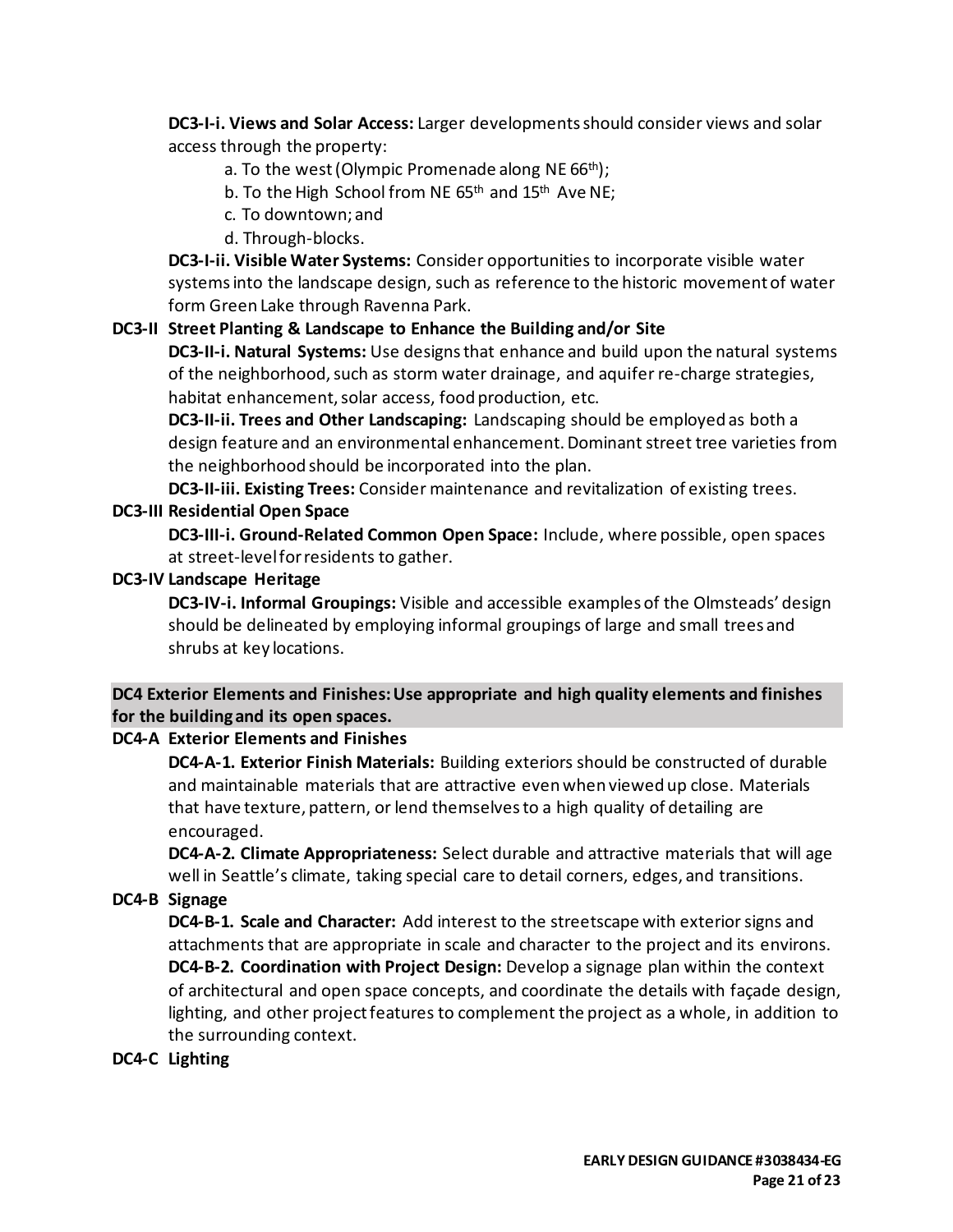**DC4-C-1. Functions:** Use lighting both to increase site safety in all locations used by pedestrians and to highlight architectural or landscape details and features such as entries, signs, canopies, plantings, and art.

**DC4-C-2. Avoiding Glare:** Design project lighting based upon the uses on and off site, taking care to provide illumination to serve building needs while avoiding off-site night glare and light pollution.

# **DC4-D Trees, Landscape, and Hardscape Materials**

**DC4-D-1. Choice of Plant Materials:** Reinforce the overall architectural and open space design concepts through the selection of landscape materials.

**DC4-D-2. Hardscape Materials:** Use exterior courtyards, plazas, and other hard surfaced areas as an opportunity to add color, texture, and/or pattern and enliven public areas through the use of distinctive and durable paving materials. Use permeable materials wherever possible.

**DC4-D-3. Long Range Planning:** Select plants that upon maturity will be of appropriate size, scale, and shape to contribute to the site as intended.

**DC4-D-4. Place Making:** Create a landscape design that helps define spaces with significant elements such as trees.

# **DC4-E Project Assembly and Lifespan**

**DC4-E-1. Deconstruction:** When possible, design the project so that it may be deconstructed at the end of its useful lifetime, with connections and assembly techniques that will allow reuse of materials.

# *Roosevelt Supplemental Guidance:*

## **DC4-I Exterior Finish Materials**

**DC4-I-i. Masonry:** In the commercial core consider including masonry materials befitting the heritage of early 20th century commercial structures in the neighborhood (e.g. Roosevelt High School's masonry façade).

**DC4-I-ii. Cladding Materials:** The use of high-quality cladding materials, such as brick and terra cotta masonry; tile; natural and cast stone is strongly encouraged along commercial frontages, and scaled to pedestrian activity and scale, especially at the base and ground-levels. Concrete Masonry Units and high-quality concrete are also preferred over wood, metal, or cement-board claddings.

**DC4-I-iii. Colors:** Colors should be consistent with and chosen based on existing architectural cues and should be considered in terms of their relationship to neighboring structures.

**DC4-I-iv. Natural and Modern Elements:** The use of more natural elements, such a brick, wood, etc. that feels welcoming to pedestrians (see Ballard Ave. as example) or high quality, durable modern elements is encouraged.

**DC4-I-v. Transparent Windows:** Transparent, rather than reflective, windows facing the street are preferred.

**DC4-I-vi. Transparent Awnings:** Use of transparent awnings is preferred in the commercial core.

## **DC4-II Signs**